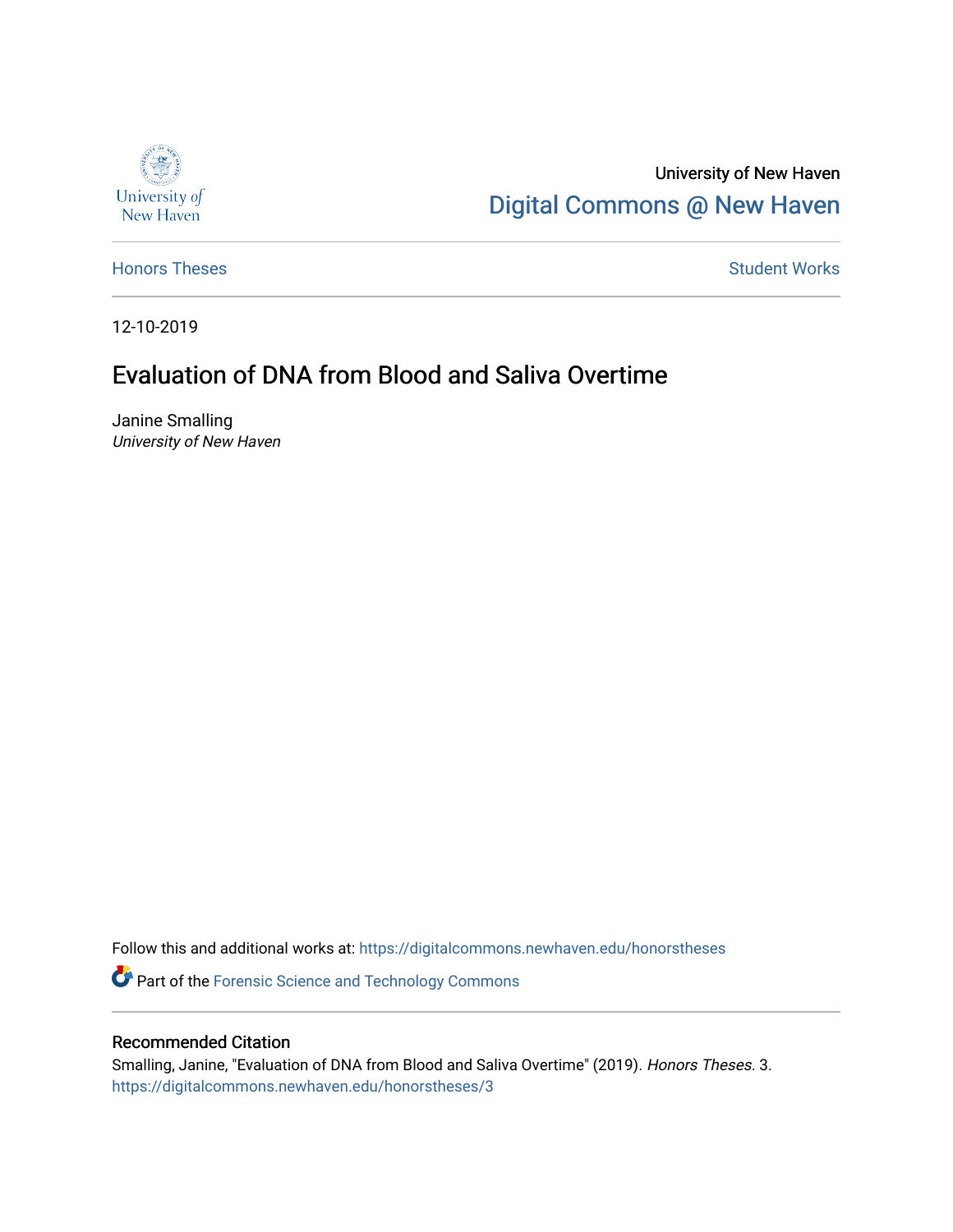**University of New Haven Honors Program**

### **2019-2020 Honors Thesis**

# *Evaluation of DNA from Blood and Saliva Overtime*

# *Janine Smalling*

**A thesis presented in partial fulfillment of the requirements of the Undergraduate**

| Student:                        |                               |  |
|---------------------------------|-------------------------------|--|
|                                 | (Signature)                   |  |
| <b>Thesis Advisor:</b>          | Claire L. Glynn<br>Signature) |  |
|                                 |                               |  |
| <b>Department Chair:</b>        | Timothy Palmbach              |  |
|                                 | (Signature)                   |  |
| <b>Honors Program Director:</b> |                               |  |
|                                 | (Signature)                   |  |

**Honors Program at the University of New Haven.**

**12/10/2019**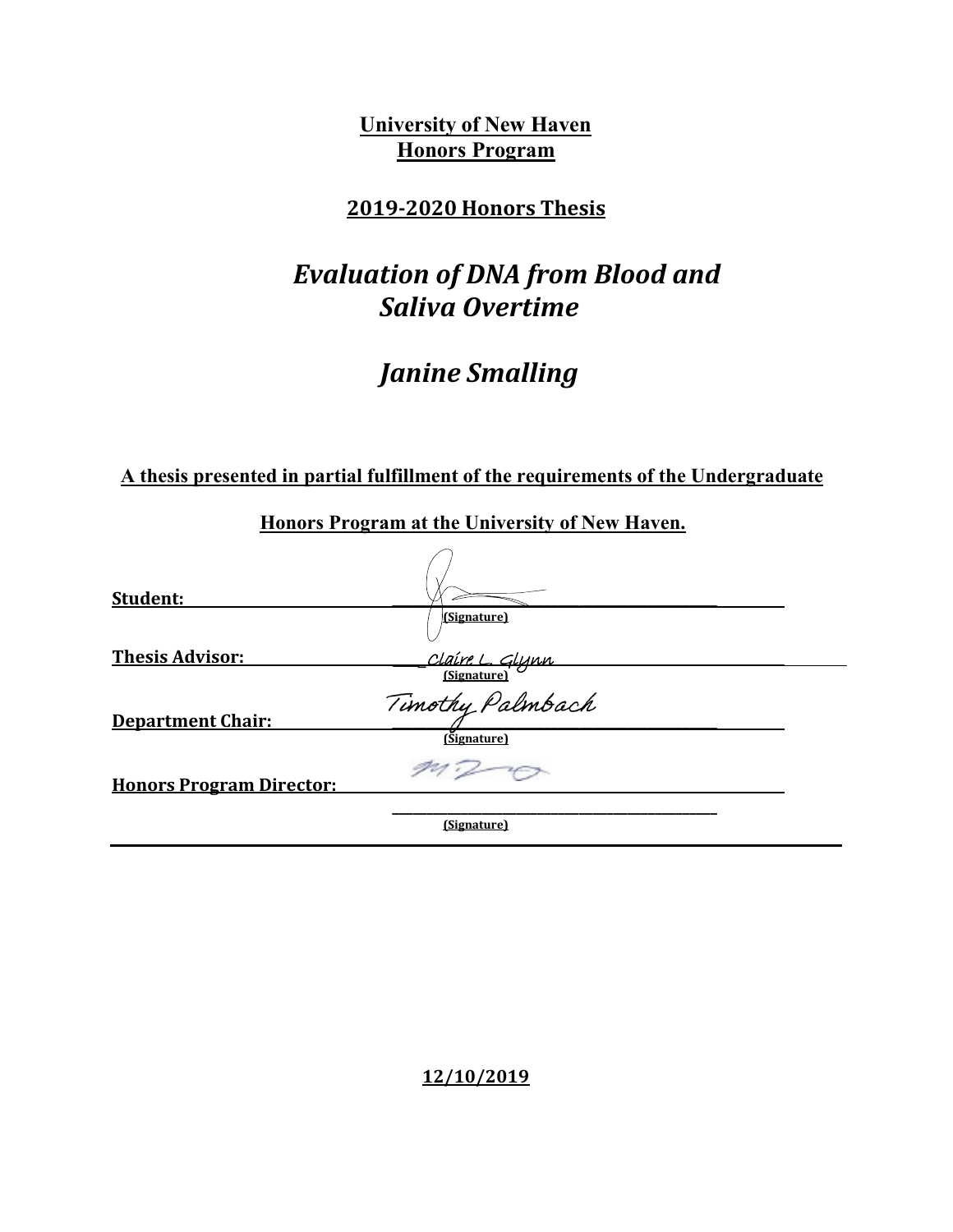# Evaluation of DNA from Blood and Saliva Overtime

Dr. Claire Glynn Janine Smalling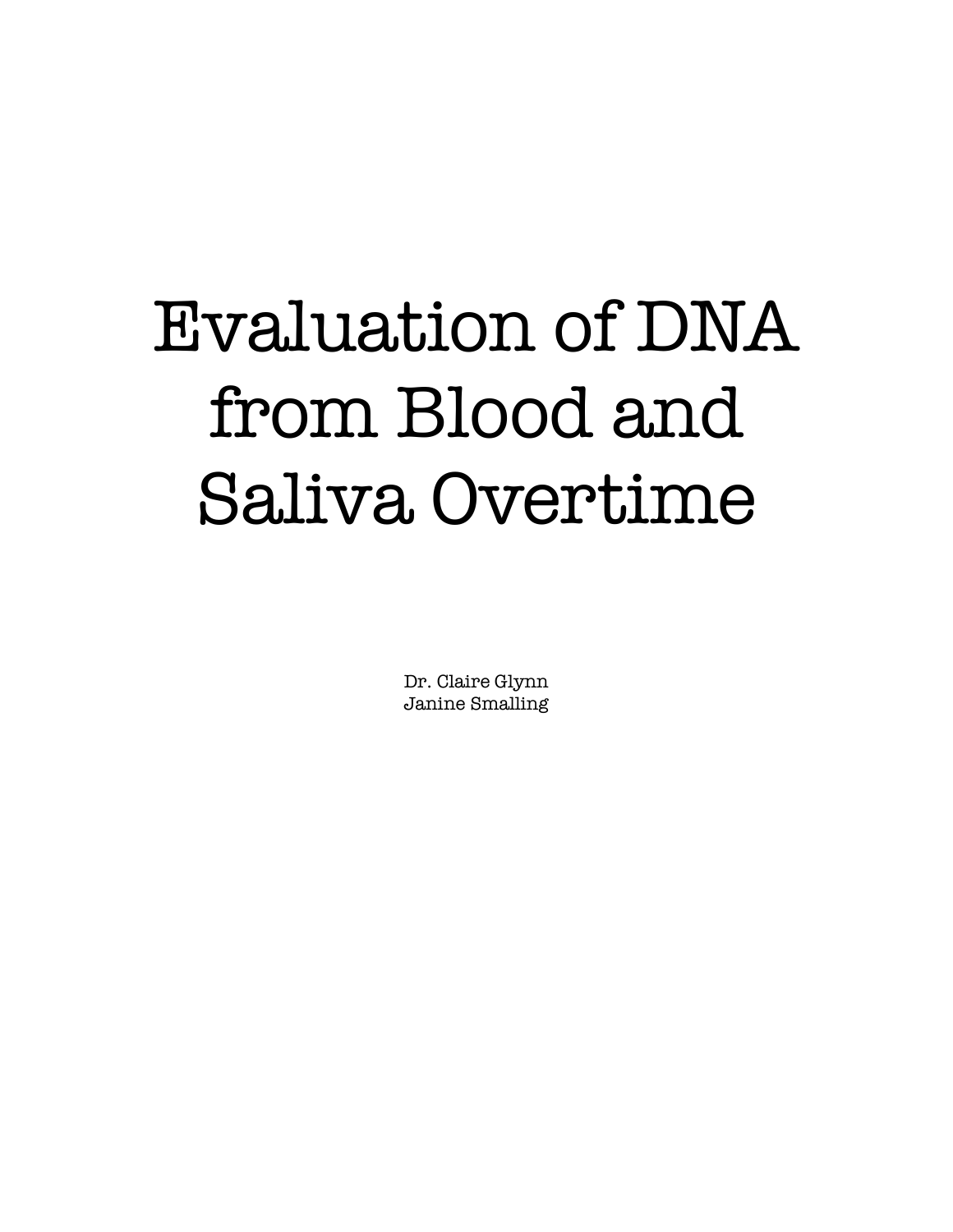# **TABLES OF CONTENTS**

| <b>LIST OF TABLES/FIGURES</b>      | 3              |
|------------------------------------|----------------|
| <b>ABSTRACT</b>                    | $\overline{4}$ |
| <b>INTRODUCTION</b>                | 5              |
| <b>LITERATURE REVIEW</b>           | 6              |
| PRELIMINARY HYPOTHESIS             | 9              |
| <b>MATERIALS AND METHODS</b>       | 9              |
| <b>BLOOD AND SALIVA COLLECTION</b> | 9              |
| <b>SAMPLE PREP</b>                 | 9              |
| <b>EXTRACTION</b>                  | 11             |
| <b>NANODROP</b>                    | 12             |
| HUMAN QUANTIFICATION               | 13             |
| <b>RESULTS</b>                     | 13             |
| <b>DISCUSSION</b>                  | 21             |
| <b>LIMITATIONS</b>                 | 23             |
| <b>CONCLUSION</b>                  | 24             |
| <b>REFERENCES</b>                  | 25             |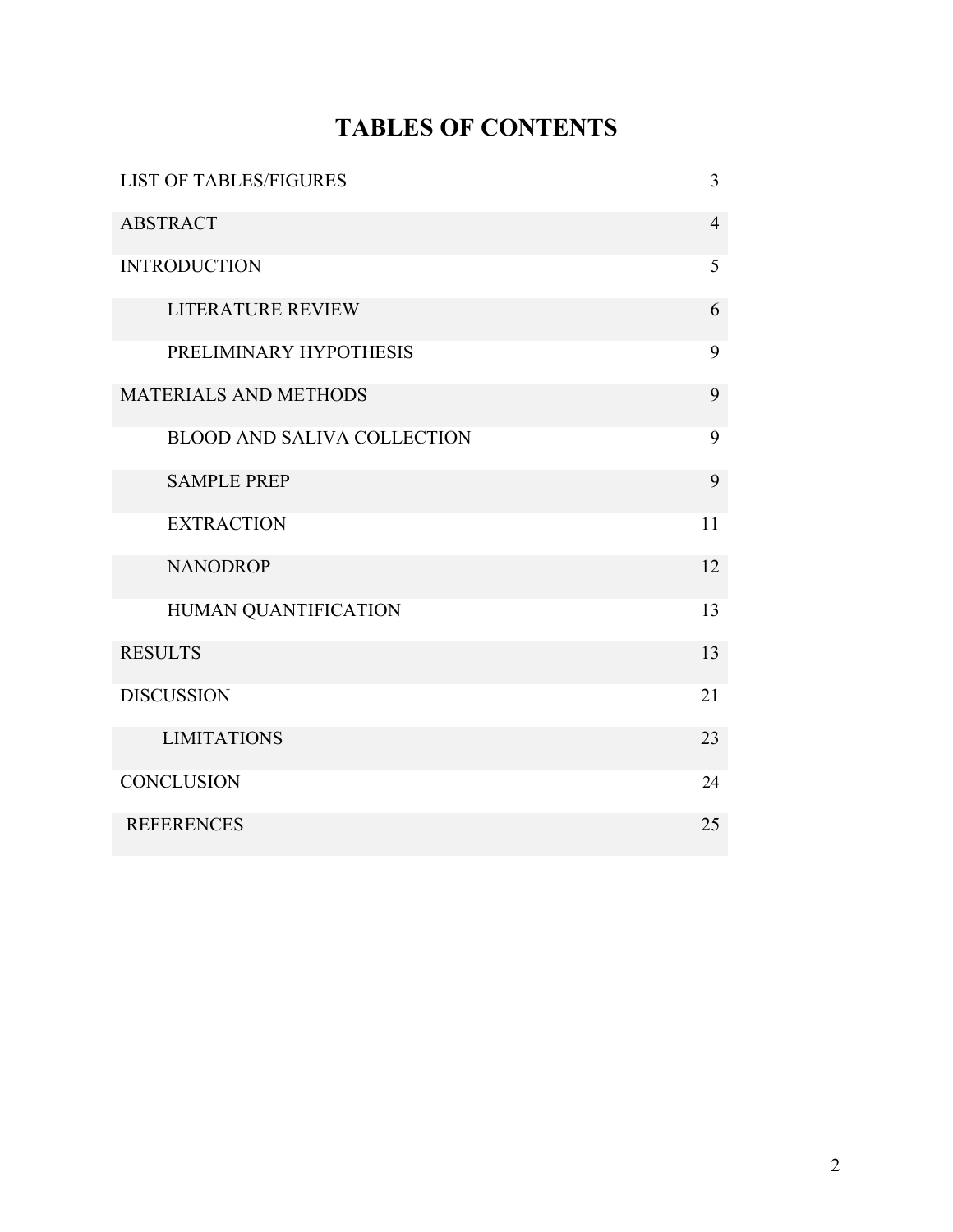## **LIST OF TABLES AND FIGURES**

| <b>Figure 1: 2 Month and 3 Month Blood and Saliva Samples</b> | 10 |
|---------------------------------------------------------------|----|
| Table 1: Sample Prep and Extraction Dates                     | 11 |
| Table 2: All Sample Data from Nanodrop                        | 14 |
| Table 3: Average Sample Data from Nanodrop                    | 16 |
| <b>Figure 2:</b> Nanodrop Quantified Data                     | 17 |
| Table 4: Human Quantified DNA for Standards and Samples       | 17 |
| Table 5: Average DNA Yield for Samples                        | 20 |
| <b>Figure 3: Human Quantified DNA</b>                         | 21 |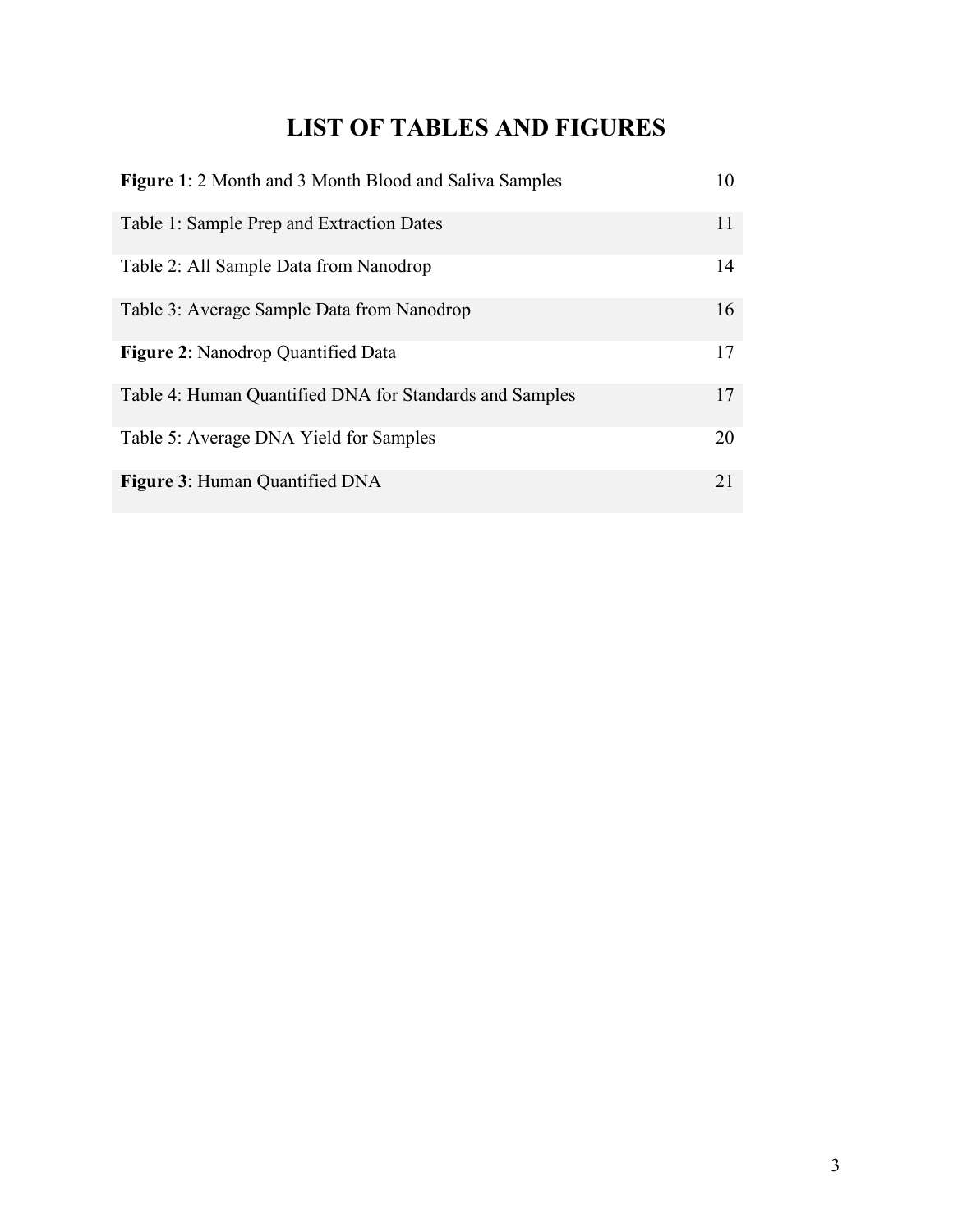#### **Abstract:**

In this research, we will examine the quantity of DNA over time. In John M. Butlers, "Fundamentals of Forensic DNA Typing", he charts out the average amount of DNA extracted from different bodily fluid samples. Examples include blood, semen, saliva, urine, etc. Though valuable, the values presented are in the cases of a fresh extraction of the sample. It is important to note that in most cases when DNA is being extracted from crime scene evidence, the samples are not fresh and have been degraded to some extent. On a crime scene, time is only one of the factors affecting the degradation of the samples; temperature, pH, and quantity of the sample are other factors that affect the quantity and quality of the DNA extracted. The purpose of the research is to evaluate how time alone can affect the amount of DNA received from samples of bodily fluid, specifically blood and saliva. Understanding the relationship between time and the quantity of DNA present can give investigators knowledge of how long a sample has been deposited at a crime scene. Results showed that though there was not a steady decline in the amount of DNA yielded from fresh samples to 4-month samples, the study shows that quantifiable amounts of DNA can still be recovered despite being under unfavorable conditions. Time is a factor of the quality of DNA present in a sample, but there is not an absolute relationship between time and DNA yield according to this study.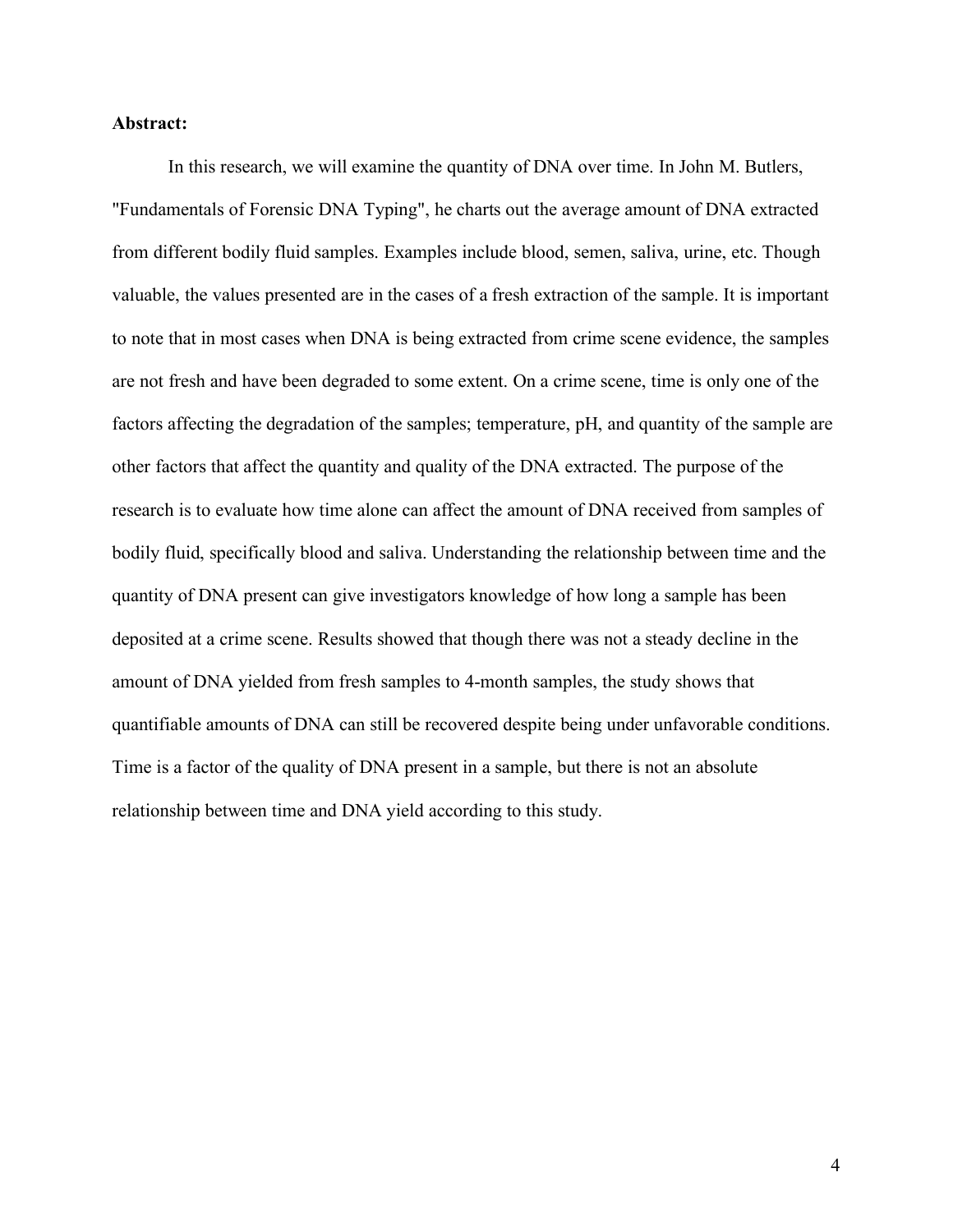#### **Introduction:**

When investigators arrive at a crime scene, if there are any fluids present, crime scene technicians collect the evidence and take it to the crime lab to analyze if it is a bodily fluid or not and whether DNA can be isolated from the samples. Sometimes, there is no telling how long the fluids have been there encountering environmental conditions that are not favorable for the preservation of DNA. Therefore, the timeline of when bodily fluids are deposited onto a scene vs. collection by crime scene technicians is important to understand to estimate if DNA from a crime scene can be retrieved and how long that DNA has been there. From the collection, technicians have to be careful about how they handle the evidence to ensure it is still viable for DNA isolation. When collecting evidence that may contain DNA, it must be dried completely before it can be stored in a breathable paper bag. Without proper collection procedures, DNA could degrade further in transit to the crime lab. This experiment focuses on how DNA in bodily fluids has degraded on its own, not from crime scene collection.

This study was designed to determine the relationship between time and quantified DNA of bodily fluids under controlled conditions. The results focus on the quantity not the quality of DNA. Studies like this can help future investigators understand how long a sample has been on a scene and to be able to create a timeline to help solve cases. Also, it emphasizes how important it is to collect possible DNA evidence correctly because if it has already degraded on its own, we do not want any further degradation during the collection process which could negatively affect the quality of and quantity of DNA in processes down the line.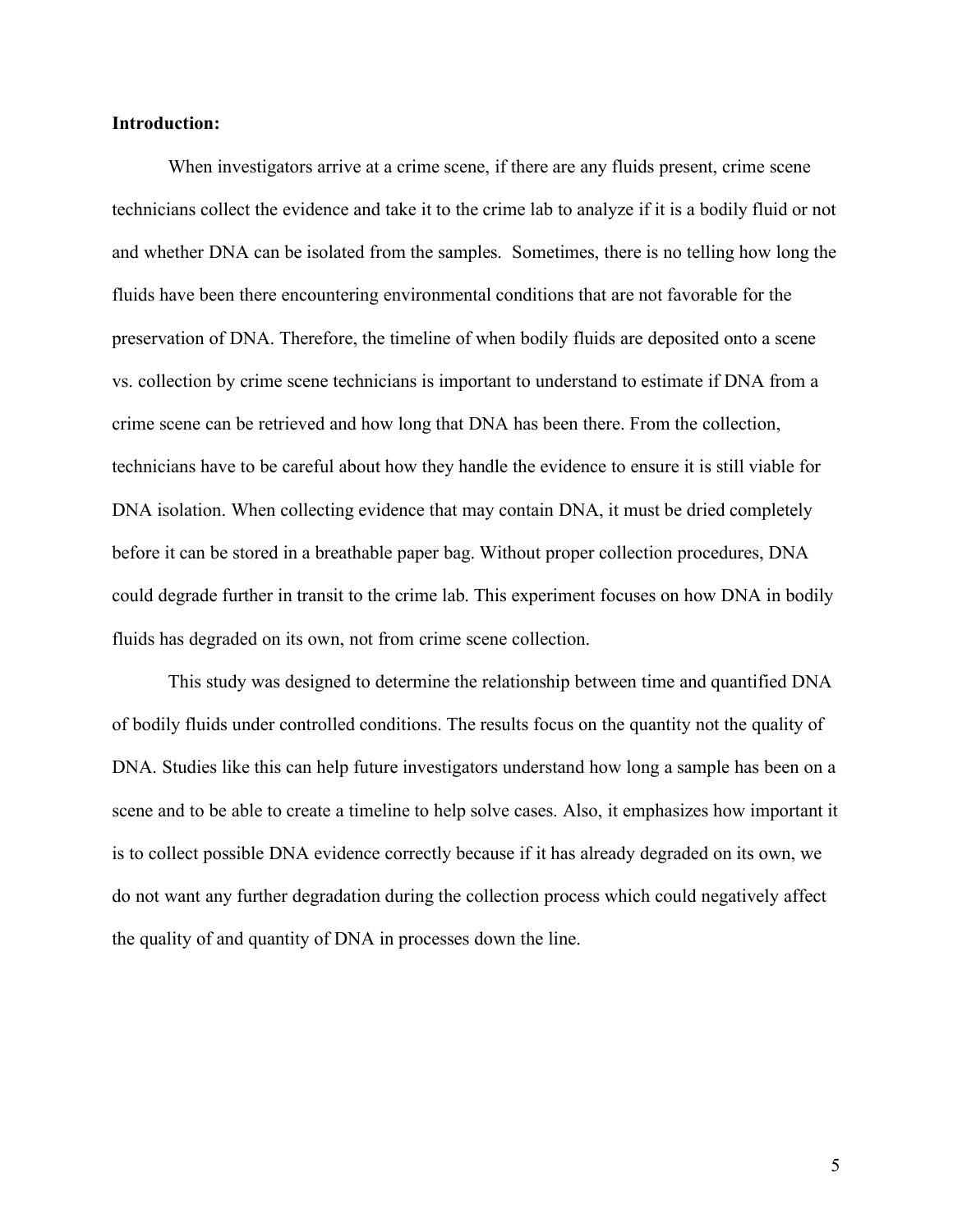Literature Review:

In John M. Butler's book, "Advanced Topics In DNA Typing: Methodology", he explains how DNA can be degraded through enzymatic and/or chemical processes. The DNA can undergo cellular nucleases as well as bacteria, fungus, and insects when an organism dies. The quality of DNA can also be affected by ultraviolet irradiation, heat, oxygen which can cleave DNA molecules. (Butler 2012). It is understood how temperature and other environmental conditions can affect DNA, but very little on time alone. However, there was research done by palaeogeneticists on the DNA in the leg bones of extinct birds. They determined that the half-life of DNA was 521 years; meaning that half the bonds between the nucleotides in the backbone of DNA were broken. The bones were about 600-8000 years old and kept at a temperature of 13.1 degrees Celsius (Kaplan 2012). Though they were able to obtain DNA from these samples, this DNA was collected from the bones of animals; there remains the question of how time affects DNA from liquid samples such as blood and saliva from humans. In a study conducted by Laura Johnson and James Ferris, they used single-cell gel electrophoresis to evaluate nuclear DNA fragmentation to evaluate postmortem cell death processes. Their goal was to see if they could improve the methods of determining the postmortem interval in homicide cases. They evaluated the degradation in DNA using the single-cell gel electrophoresis and determined that there was a positive correlation between DNA fragmentation and an increased post mortem interval. Therefore, the degradation of DNA present in postmortem samples can be used and analyzed as one of the methods to determine the time of death (Johnson 2002). This research is important because determining the time of death is essential in a forensic science investigation. It gives investigators a time as to when the crime must've taken place. Post mortem interval has an 8 hour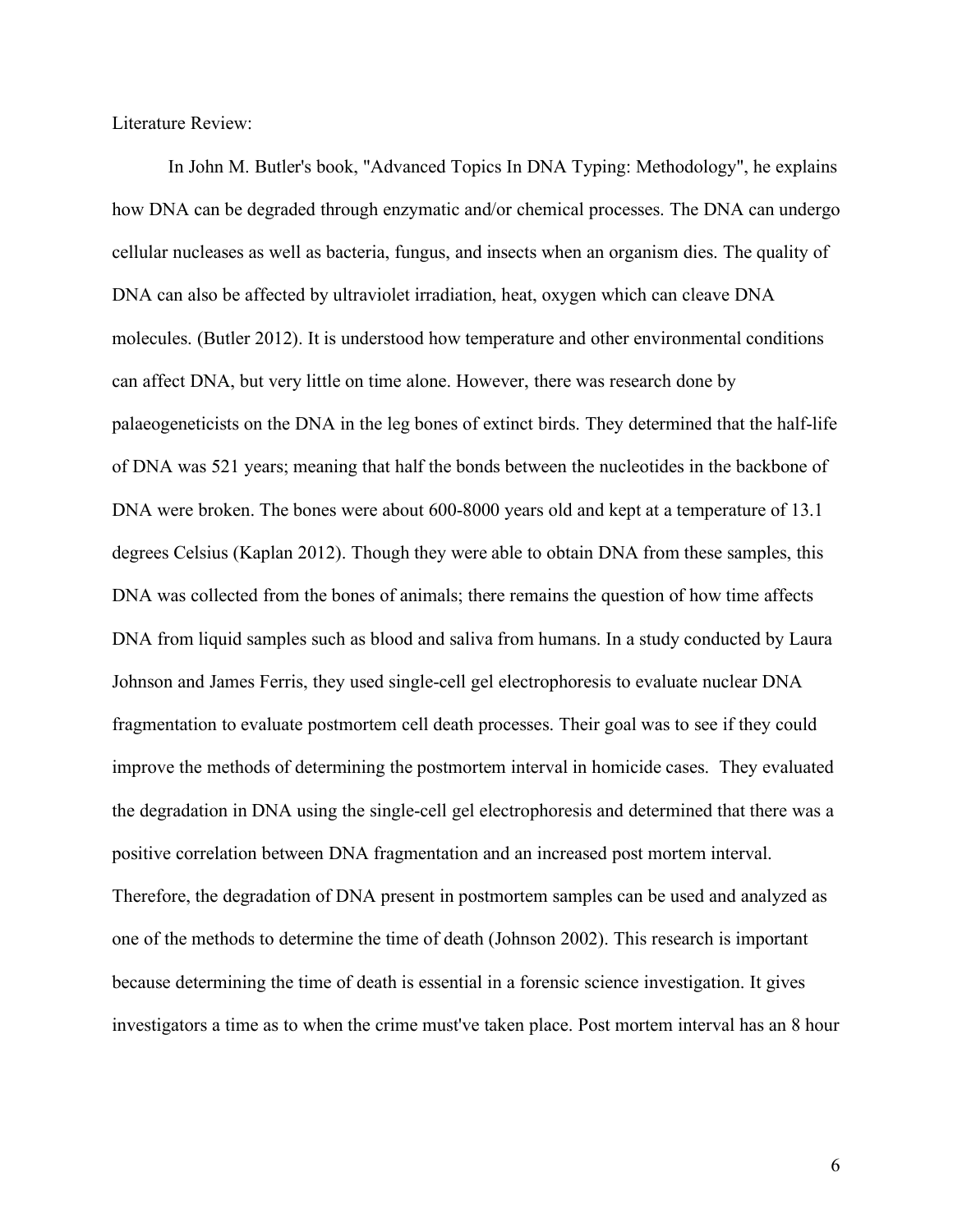window time estimate and having that extra step of looking at the degradation of DNA could specify that estimate.

The effect of storage temperature on DNA has been previously studied. In one study, scientists extracted DNA from the animal tissues of albino mice to determine what the best storage temperature would be to get this highest DNA yield. The tissue samples were stored for one week at different temperatures of -20°C, 4°C, 25°C, and 40°C. Using the Chelex method of extraction, they found that the quantity of DNA extracted from the liver samples was greatest when stored under -20°C (Al-Griw et. al 2017). This is not surprising as the optimal temperature for storing DNA samples is from -4 degrees to about -20°C even up to -80°C. This study is important because the storage of samples and DNA is imperative to the quantity and quality of DNA retrieved from the sample which would affect further DNA qualification. In this study, the temperature will be kept constant in a temperature-controlled environment to focus on the effects of time on the degradation of DNA. In another similar study, bloodstains were stored at room temperature, 4 °C, −20 °C, and −80 °C for 20 years. Researchers also found that the DNA from bloodstains stored at 4 °C or room temperature were severely degraded compared to the other samples. The research also offers that blood should be stored as bloodstains and not samples because blood stains are better for the detection of blood-specific mRNAs ( Hara et. al. 2016). I expect to see similar results in my study as we will be holding the samples at room temperature. I also wonder how it would affect the experiment when these samples are stored as pure samples and not as bloodstains. The DNA will have no substrate to cling to and it might affect the further degradation of the samples.

The purpose of the extraction process of DNA is to rid the sample of any inhibitors that would prevent DNA from being analyzed in any downstream processes. There are four well-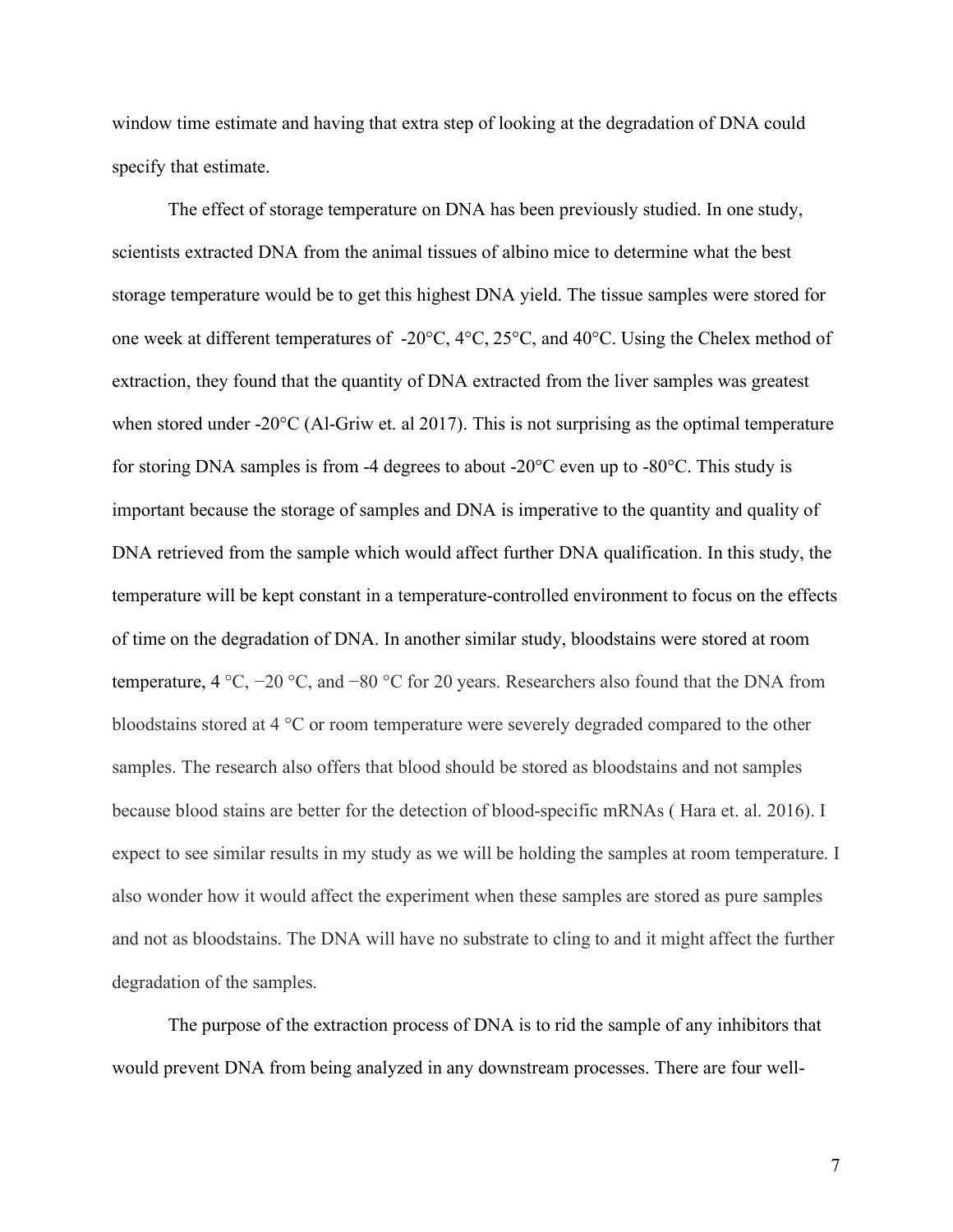known methods of extraction that are each used depending on the sample type and which method would give the best yield of DNA. In one study, scientists aimed to discover what DNA extraction method was best to tackle the problems samples can contain. They subjected samples to different environmental conditions such as indoors, buried in different types of soils; also, stains were put on denim, cotton, and lycra. Indigo dyes in denim are known inhibitors of the PCR process that follow extraction and quantification. Small samples were collected after 1, 3, and 7 days. Extraction methods used were Chelex 100, QIAamp DNA Instigator Kit, DNA IQ System Kit, and Forensic DNA Extraction System. The samples that were extracted with Chlex and the DNA IQ System Kit had lower quantities of DNA than those extracted with the QIAamp DNA Instigator Kit and Forensic DNA extraction System (Bogas et al. 2011). The amount of DNA present is important to understand so that the correct amount of DNA in the next step, PCR, can be used to determine an accurate profile. The timeline for this experiment was short, comparing samples between 3 and 4 days, while my experiment will have larger and more timestamps to discover the effect of time. In our experiment, we will be using the DNA Investigator Kit.

As mentioned before, the timeline for DNA really depends on the conditions it is in. In a previous study mentioned, scientists were able to extract DNA from the bones of extinct birds. Similarly, researchers were able to sequence DNA fragments from 7,000-year-old human skeletons. These skeletons were recovered in the Cantabrian mountain range near Spain which is at about 1500 meters altitude. As a result of the cold winters with very low temperatures, the DNA in the bones was able to be preserved (Gonzalez 2012). The temperature of the environment allowed enough of the DNA to be preserved so that the researchers were able to analyze the genome of the skeletons. Even though an extensive amount of time has passed, the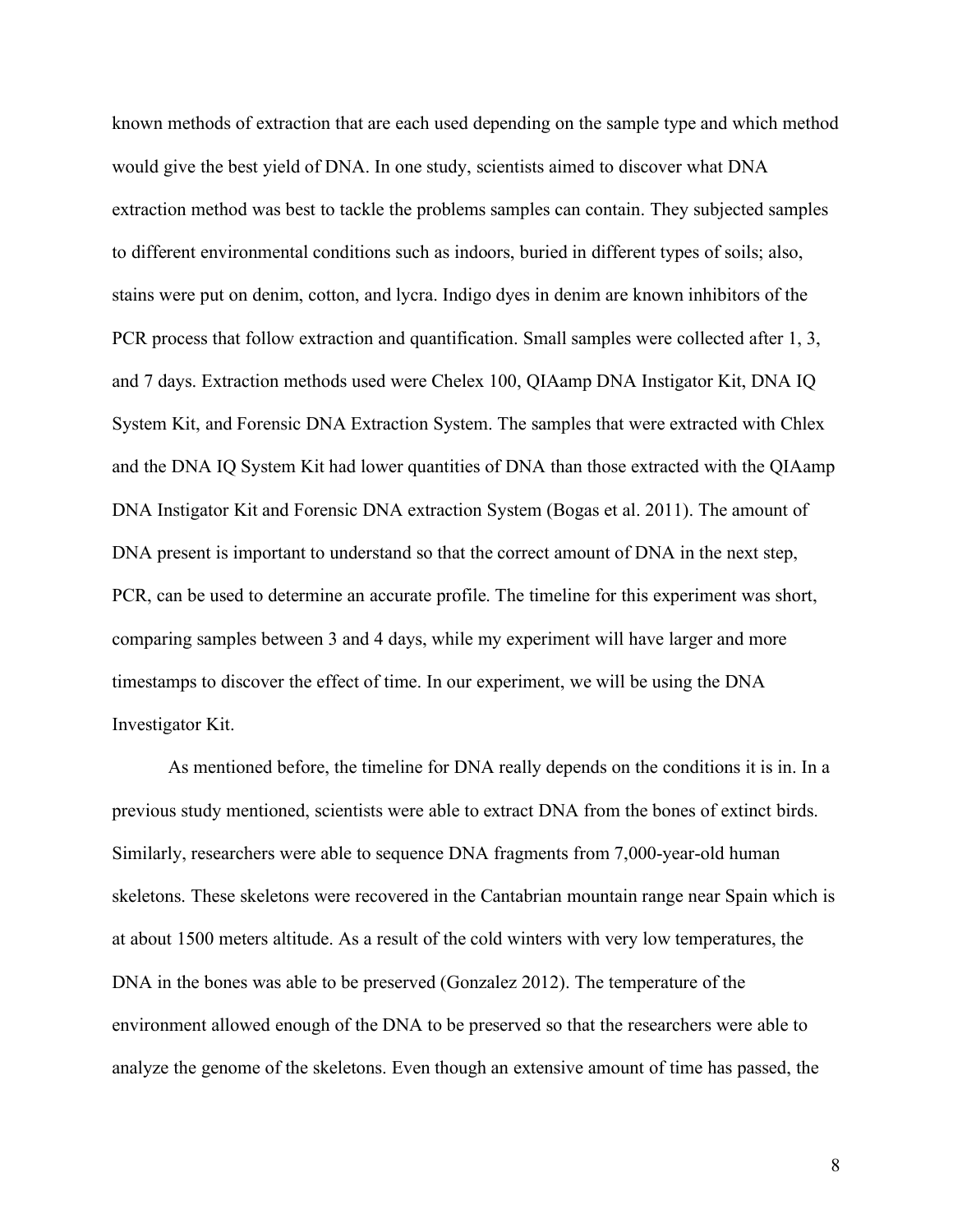temperature of the environment was very helpful in preserving the DNA. Most times in criminal cases, the temperature cannot be "set" for the preservation of DNA. Therefore, the more time has passed, the more likely the DNA will fragment and degrade if the environmental conditions are not ideal.

#### *Preliminary Hypothesis:*

If we deposit samples of blood and saliva onto glass plates and store it at room temperature with no sunlight, the more time that has passed, the less DNA will be present in the sample. Since these samples are not being stored under favorable conditions, the DNA will degrade and therefore affect the quantity of DNA retrieved from the samples the more time passes. The expected chart should be a negative slope showing that as more time passes the less DNA yielded.

#### **Materials and Methods:**

#### *Blood and Saliva Collection*

Following signed informed consent forms and approval from the Institutional Review Board (IRB) at the University of New Haven, venous blood and saliva were collected from volunteers. Blood donations were collected and stored inside sterile vacutainer EDTA vials stored in a refrigerator at 4 ºC.

#### *Sample Prep*

For this experiment, seven-time points were used to show the degradation of DNA over time. Extractions will be performed when the samples are fresh and after 48 hours, 2 weeks, 1 month, 2 months, 3 months, and 4 months. To prep, 200 microliters of sterile blood and saliva, in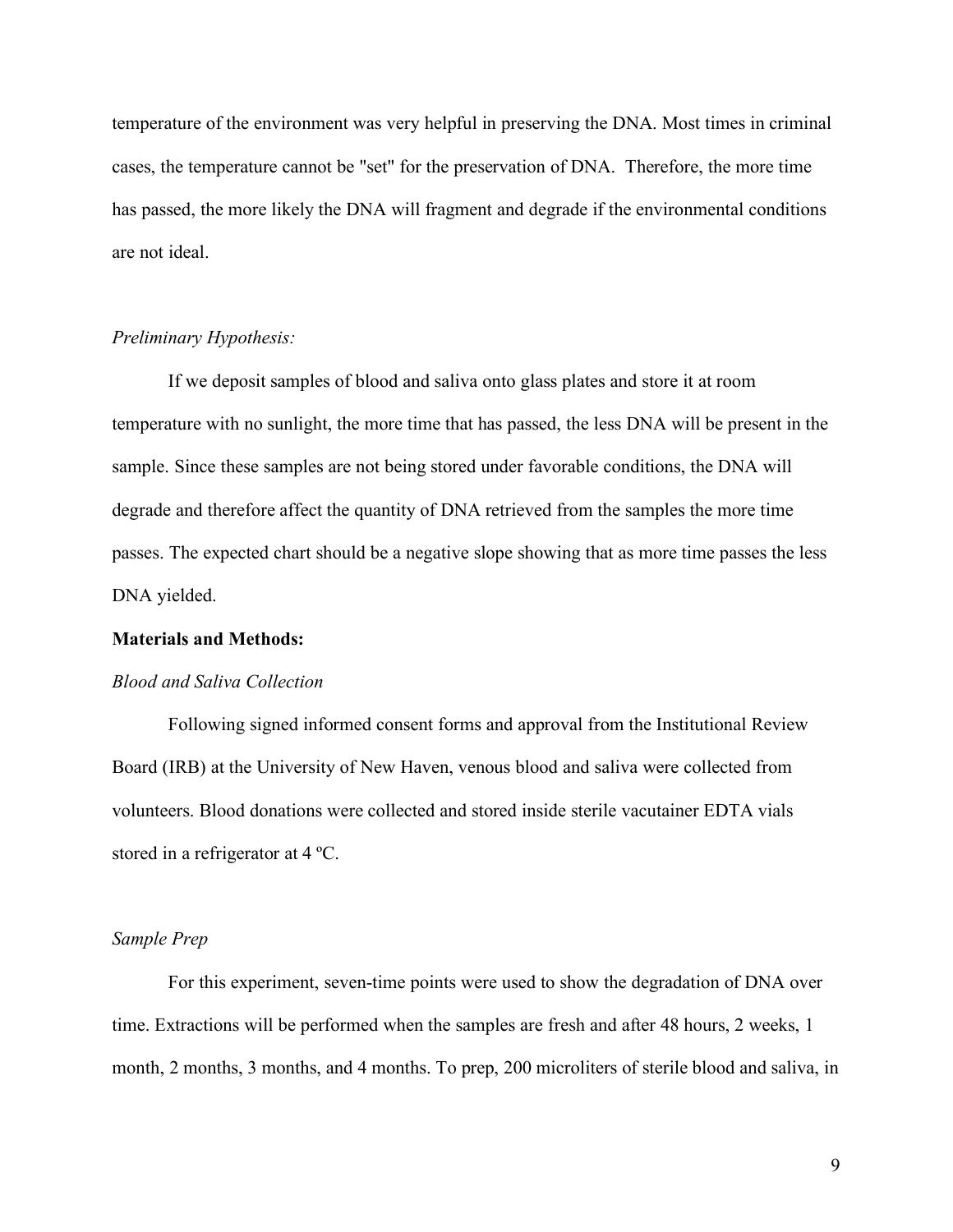triplicate, were places onto glass microscope slides with date deposited and future extraction date labeled onto glass (Figure 1). Blood and saliva samples were put onto separate glass slides. Slides were put stored in a dark cabinet in a room with a controlled temperature, around 72 ° F until it was time for samples to be extracted. The timeline for sample prep and extraction is shown in table 1.

Figure 1: 2 month and 3-month blood and saliva samples

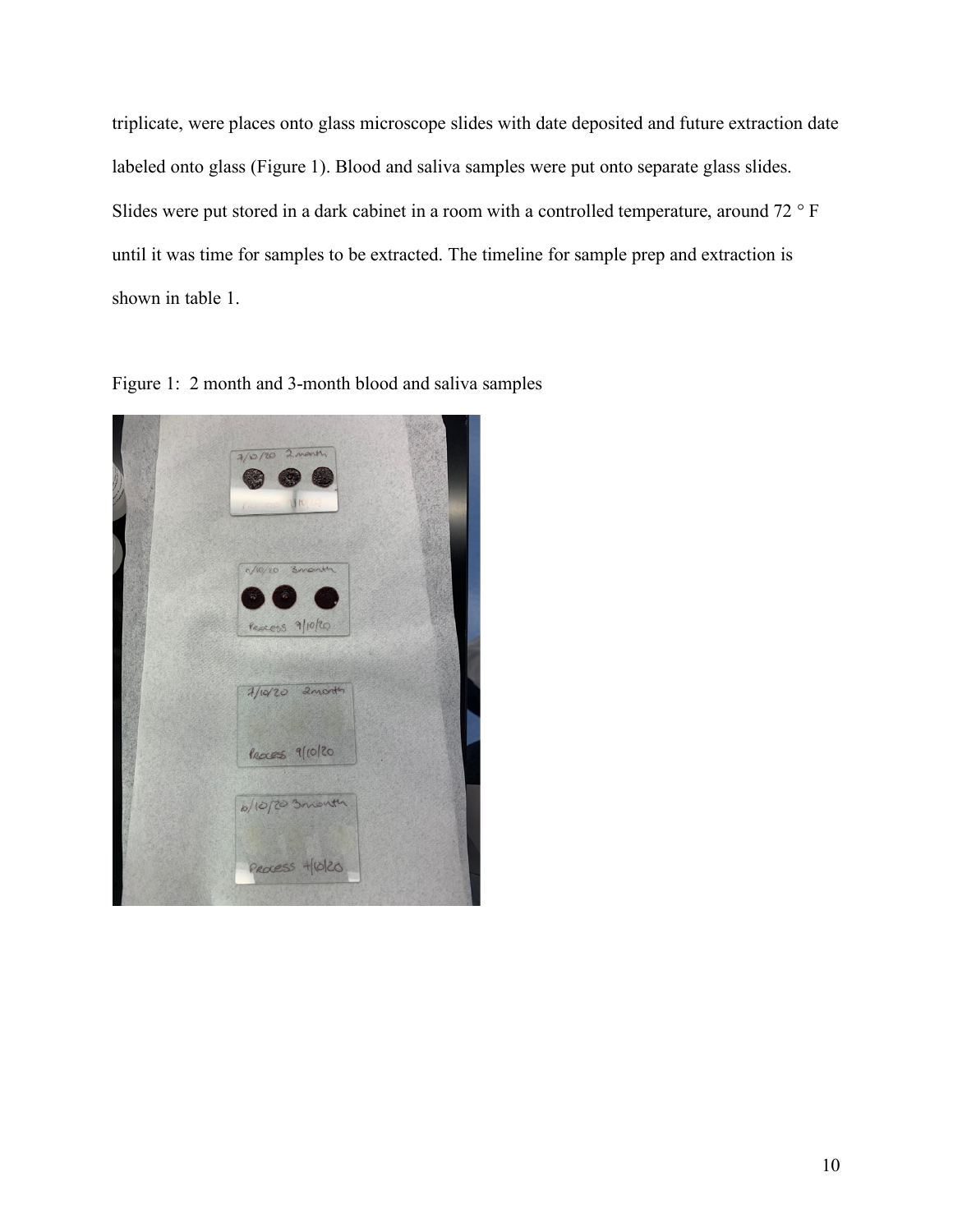| <b>Sample</b> | <b>Sample Deposit</b> | <b>Sample Extraction</b> |
|---------------|-----------------------|--------------------------|
| Fresh         | September 25, 2020    | September 25, 2020       |
| 48 hour       | September 29, 2020    | October 1, 2020          |
| 2 week        | September 11, 2020    | September 25, 2020       |
| 1 month       | September 11, 2020    | October 12, 2020         |
| 2 month       | July 10, 2020         | September 11, 2020       |
| 3 month       | June 10, 2020         | September 11, 2020       |
| 4 month       | June 10, 2020         | October 12, 2020         |

Table 1: Sample Prep and Extraction Dates

• Extraction dates are not exact due to limited student access to DNA lab

#### *Extraction*

To perform the extraction of samples, the DNA Investigator Kit will be used. Samples will be extracted following the procedure for the Investigator Kit can be found in the QIAamp DNA Investigator Handbook. All reagents needed are included inside the Kit. Before each extraction, the lab station and all tools were sterilized with 70% reagent ethanol. The station was cleaned when switching between blood and saliva samples. Microcentrifuge tubes were labeled 1-12 for each round of extraction.

For each sample, a fresh cotton swab was soaked in water and used to wipe up the blood/saliva samples. The cotton is cut off with a sharp sterilized razor blade and put into 1.5 mL Eppendorf tubes. Once all samples were in tubes, 400 uL of water, 20 uL of proteinase k, 400 uL of buffer AL was added, and using a pipet tip, the cotton swab was mashed to ensure that the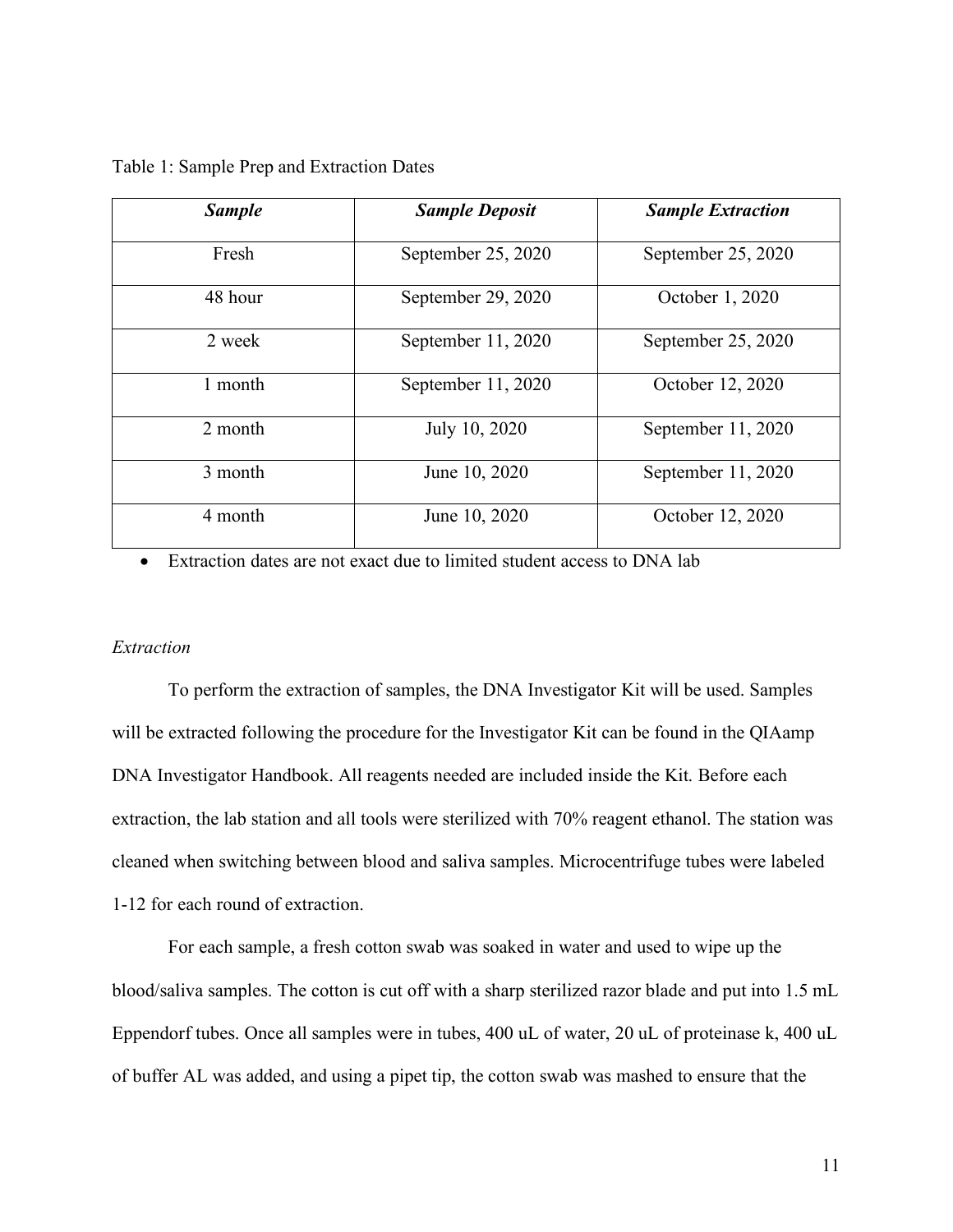cotton swab was exposed to the solution. Each tube was mixed by pulse-vortexing for ten seconds and then incubated at 56 degrees Celsius for 10 minutes. After incubation, a spin basket was used to drain all of the liquid out of the cotton swab and separate the liquid. This was done by carefully using sterile forceps to take the cotton swab out of the tube and placing it into the spin basket. The basket was then put back into the tube and then the tube was closed. All tubes were then centrifuged at full speed for 1 minute to drain the liquid out of the cotton and into the tube. After ensuring all of the solutions were out of the cotton swab, the spin basket can be discarded into biohazard waste. After adding 400 uL of ethanol, a Qiagen spin column with a clean catch tube was used to filter all of the solutions through 700 uL at a time. Once all of the liquid has passed through the column after centrifuging at 8,000 rpm, the flow-through was discarded. Finally, after going through two rounds of wash buffers and centrifuging, using buffer AE, the DNA was extracted after being incubated again at 56° C in the thermomixer. The full detailed procedure can be found in the QIAamp DNA Investigator Handbook. After extraction, all samples were stored in a freezer at about -20° C to preserve samples until the quantification step.

#### *Nanodrop*

To quantify the DNA in the samples, we used the Nanodrop OneC UV-Vis Spectrophotometer. Data pulled from this instrument tells us how much total DNA is in our samples. This includes human DNA and non-human specific DNA like bacteria. First, our samples were taken out from the freezer and allowed to thaw out. On the monitor, the dsDNA (double-stranded DNA) function is selected for measurement. Before samples were measured, the instrument was calibrated with a blank measurement using sterile H2O. Each sample was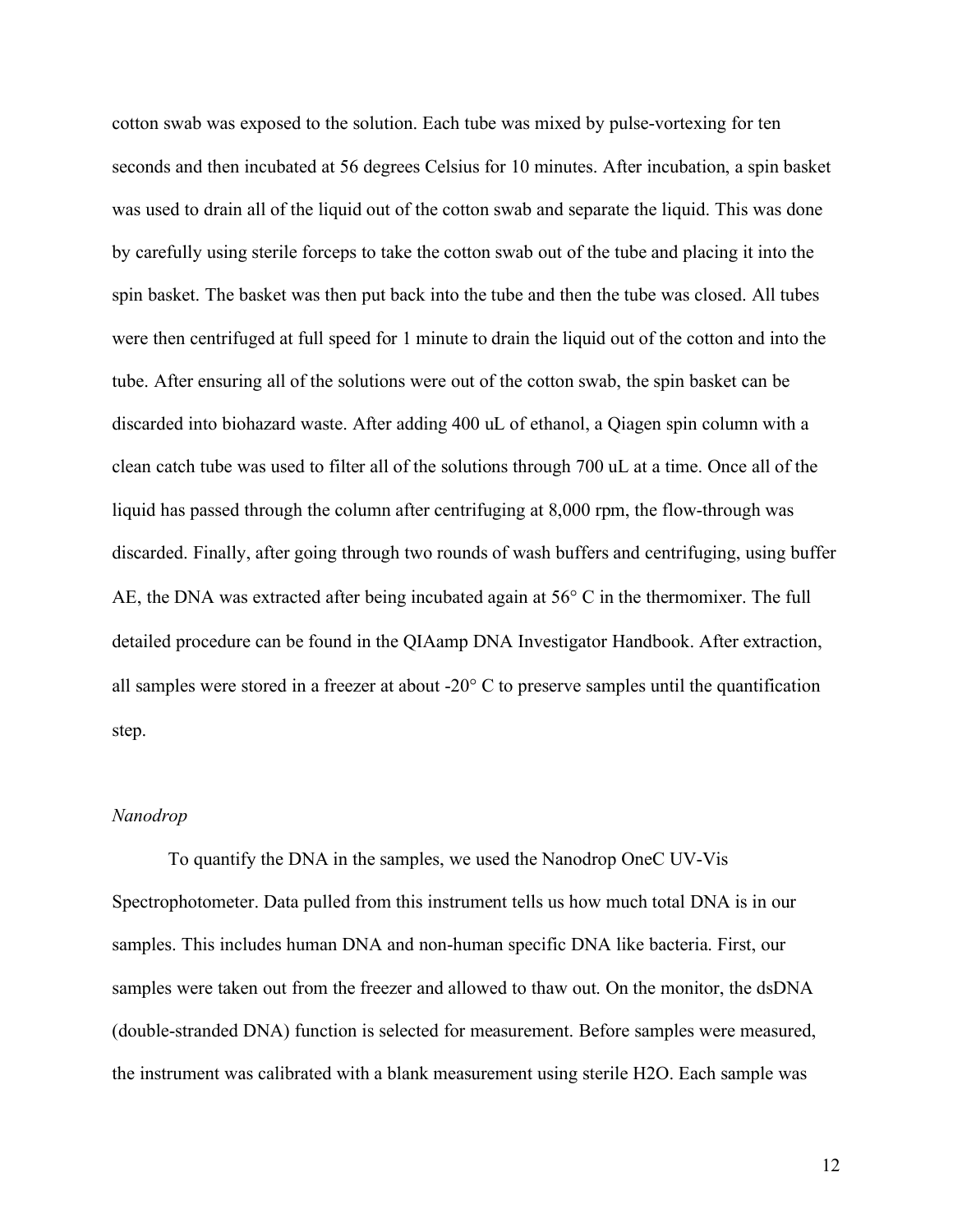vortexed and then 1.1ul was pipetted out and put onto the pedestal of the Nanodrop. After a few seconds, the monitor displayed 3 values; ng/uL, A260/A280, and A260/A230 ratios. Values for each sample can be seen in Table 2. The average of all of the samples done in triplicate can be seen in Table 3.

#### *Human Quantification*

The human DNA from all samples was quantified using the Quantifier Human Kit and Quantstudio 5 instrument. First known DNA concentration (ng/uL) standards were prepared using standard dilution series. These standards are created with the Quantifiler Human DNA Standard  $T_{10}E_{0,1}$  buffer which includes 10mM Tris-HCl, 0.1 mM Na<sub>2</sub>EDTA, and the optional 20 ug/mL glycogen. Next, to prepare the reactions, the Quantifiler Human Primer mix was thawed, vortexed, and centrifuged. Next, the Quantifiler PCR Reaction mix was swirled, and then the required volume was added to a polypropylene tube. The required volume of the Human primer mix was also added to the same tube and then the tube was vortexed and then centrifuges briefly. To the 96-well reaction plate, 23 uL of this PCR mix was added to each well. Finally, to finish the reaction solutions, 2 uL of samples, standards, or controls were added to the appropriate wells and the reaction plate was sealed with the optical adhesive cover. The entire plate was centrifuged at 3000 rpm for 20 seconds in a tabletop centrifuge to remove any bubbles. The plate was then positioned in the instrument so that the A1 well is in the upper-left-hand corner and then the plate was run by the Quantstudio 5. Results from the instrument are displayed in Table 4.

#### **Results:**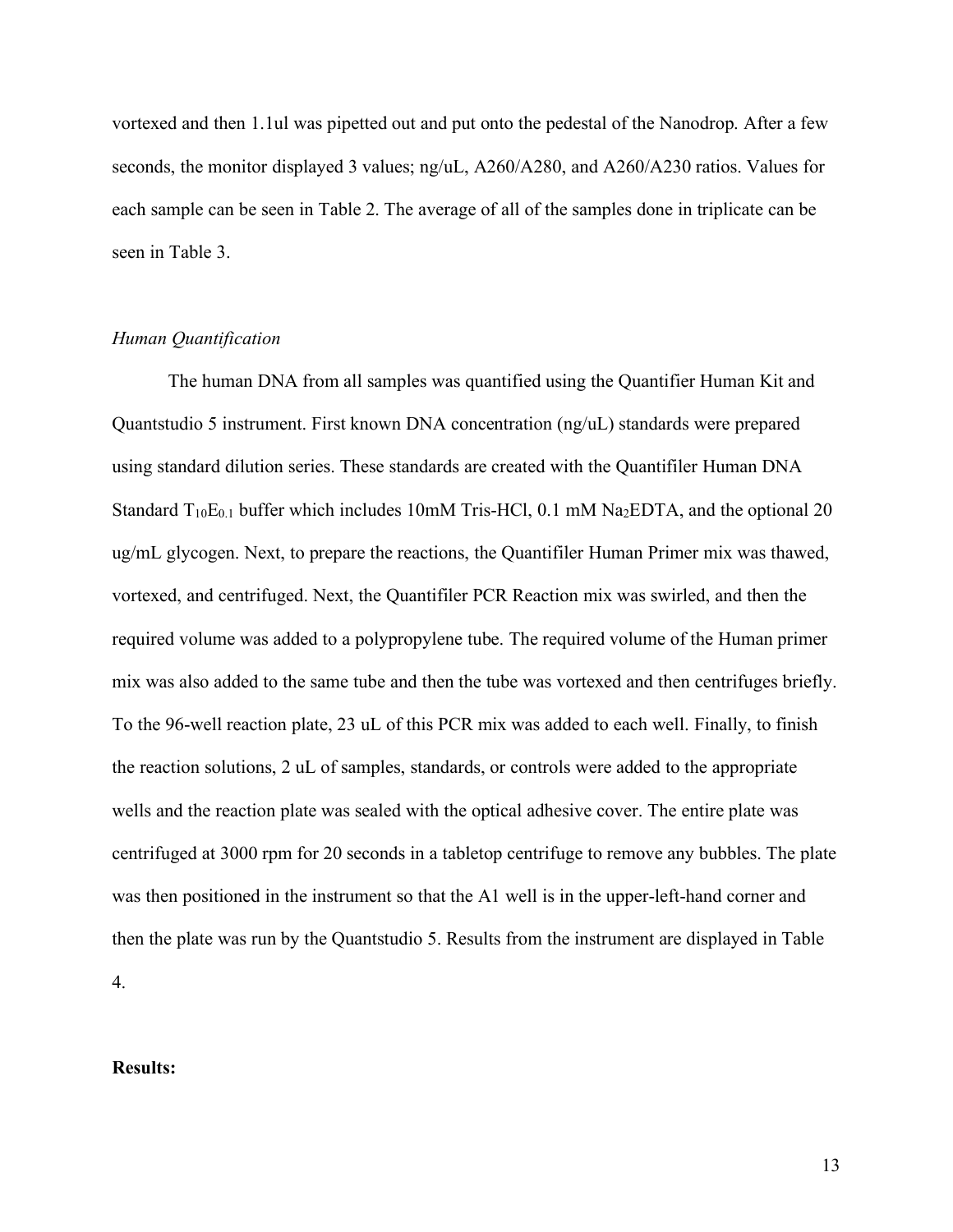DNA was extracted from 42 samples of blood and saliva using the QIAamp DNA Investigator Kit following the instructions from the handbook. The DNA extracted was then quantified for total DNA using the Nanodrop One UV-Vis Spectrophotometer and for humanspecific DNA using the Quantifier Human Kit, Quantstudio 5. Each timeslot was extracted in triplicates and the measurements were averaged together.

| ng/uL | A260/A280 | A260/A230 |
|-------|-----------|-----------|
| 8.5   | 4.05      | 0.05      |
| 9.0   | 4.06      | 0.05      |
| 9.0   | 4.28      | 0.06      |
| 14.3  | 2.87      | 0.09      |
| 17.1  | 2.76      | 0.10      |
| 16.7  | 2.66      | 0.10      |
| 9.2   | 5.02      | 0.06      |
| 10.4  | 4.24      | 0.07      |
| 9.5   | 4.14      | 0.06      |
| 16.3  | 2.46      | 0.10      |
| 13.2  | 2.74      | 0.08      |
| 17.1  | 2.60      | 0.10      |
| 10.6  | 2.61      | 0.07      |
| 11.9  | 4.43      | 0.06      |
| 10.4  | 3.79      | 0.07      |
| 12.5  | 2.96      | 0.08      |
|       |           |           |

Table 2: All sample data from Nanodrop One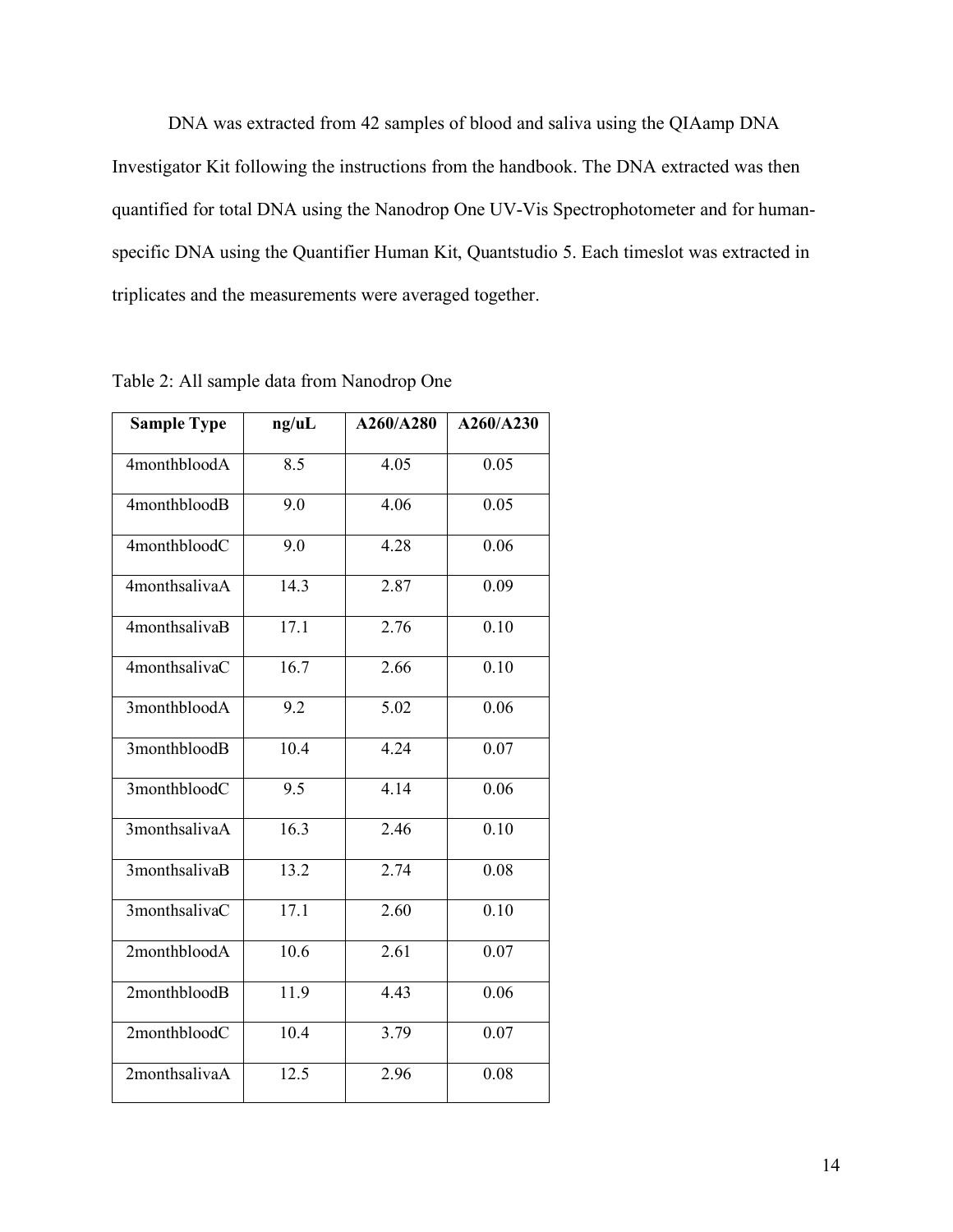| 2monthsalivaB | 13.2 | 2.76    | 0.08 |
|---------------|------|---------|------|
| 2monthsalivaC | 17.6 | 2.54    | 0.11 |
| 1monthbloodA  | 8.8  | 3.29    | 0.06 |
| 1monthbloodB  | 9.7  | 3.43    | 0.06 |
| 1monthbloodC  | 9.9  | 3.22    | 0.06 |
| 1monthsalivaA | 28.0 | 2.37    | 0.17 |
| 1monthsalivaB | 45.0 | 2.20    | 0.25 |
| 1monthsalivaC | 34.5 | 2.23    | 0.20 |
| 2weekbloodA   | 9.6  | 3.23    | 0.06 |
| 2weekbloodB   | 9.8  | 3.59    | 0.06 |
| 2weekbloodC   | 11.3 | 2.59    | 0.07 |
| 2weeksalivaA  | 17.7 | 2.75    | 0.11 |
| 2weeksalivaB  | 16.3 | 3.03    | 0.10 |
| 2weeksalivaC  | 13.3 | 3.39    | 0.08 |
| 48hrbloodA    | 3.8  | $-0.59$ | 0.02 |
| 48hrbloodB    | 6.0  | $-2.67$ | 0.04 |
| 48hrbloodC    | 8.2  | $-5.42$ | 0.05 |
| 48hrsalivaA   | 12.9 | 3.39    | 0.08 |
| 48hrsalivaB   | 11.6 | 3.47    | 0.07 |
| 48hrsalivaC   | 10.0 | 3.79    | 0.06 |
| freshbloodA   | 11.1 | 3.79    | 0.07 |
| freshbloodB   | 8.5  | 4.28    | 0.05 |
| freshbloodC   | 10.8 | 3.65    | 0.07 |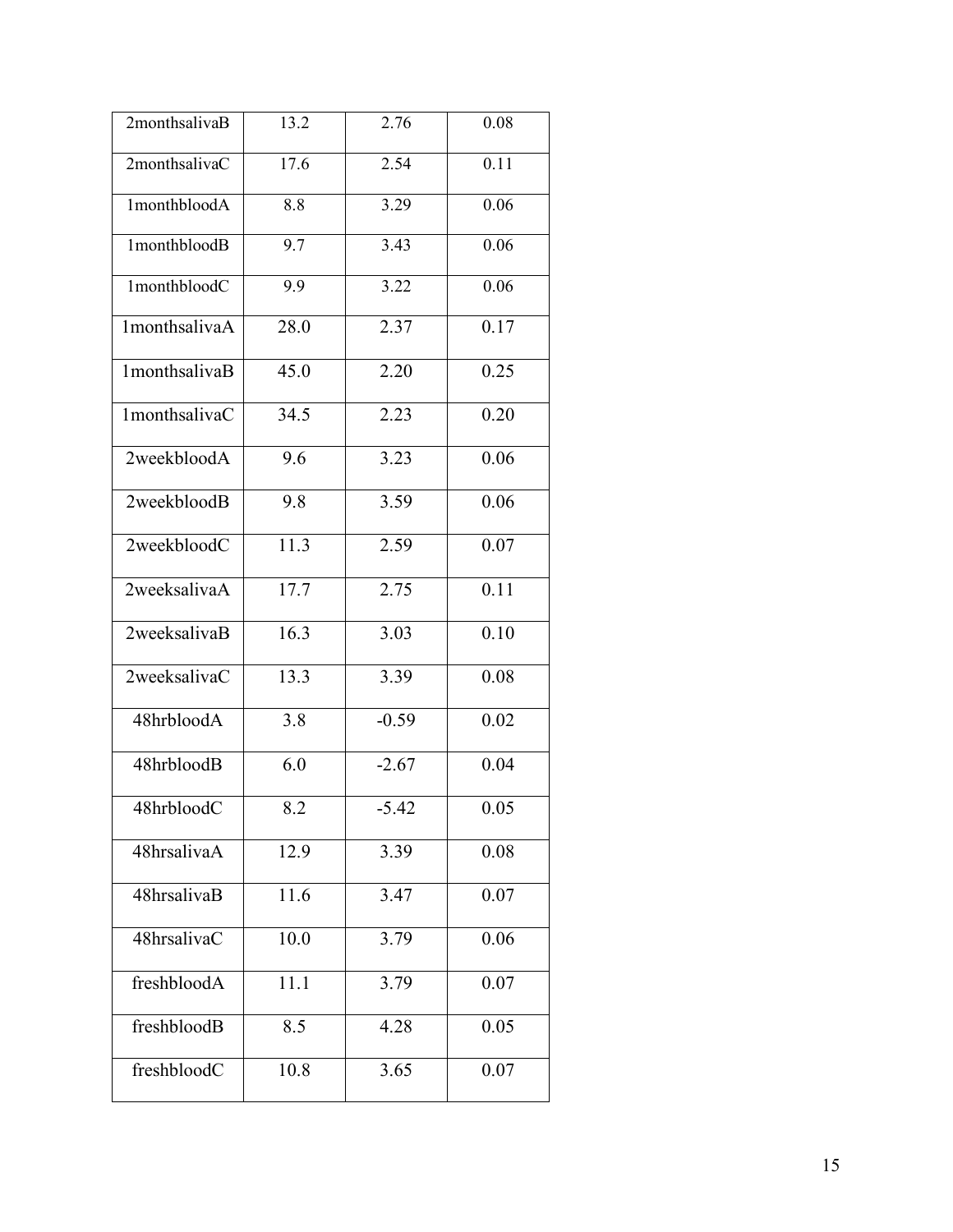| freshsalivaA | 16.8 | 2.37 | 0.10 |
|--------------|------|------|------|
| freshsalivaB | 13.5 | 3.27 | 0.08 |
| freshsalivaC | 16 8 | 2.72 | 0.10 |

Table 3: Average sample data from Nanodrop

| <b>Sample Type</b> | ng/uL            | A260/A280 | A260/A230 |
|--------------------|------------------|-----------|-----------|
| 4monthblood        | 8.8              | 4.13      | 0.05      |
| 4monthsaliva       | 16.0             | 2.76      | 0.10      |
| 3monthblood        | 9.7              | 4.47      | 0.06      |
| 3monthsaliva       | 15.5             | 2.60      | 0.09      |
| 2monthblood        | 11.0             | 3.61      | 0.07      |
| 2monthsaliva       | 14.3             | 2.73      | 0.09      |
| 1monthblood        | $\overline{9.5}$ | 3.31      | 0.06      |
| 1monthsaliva       | 35.8             | 2.27      | 0.21      |
| 2weekblood         | 10.2             | 3.14      | 0.06      |
| 2weeksaliva        | 15.8             | 3.06      | 0.10      |
| 48hrblood          | 6.0              | $-2.89$   | 0.04      |
| 48hrsaliva         | 11.5             | 3.64      | 0.07      |
| Freshblood         | 10.1             | 3.91      | 0.06      |
| Freshsaliva        | 15.7             | 2.79      | 0.09      |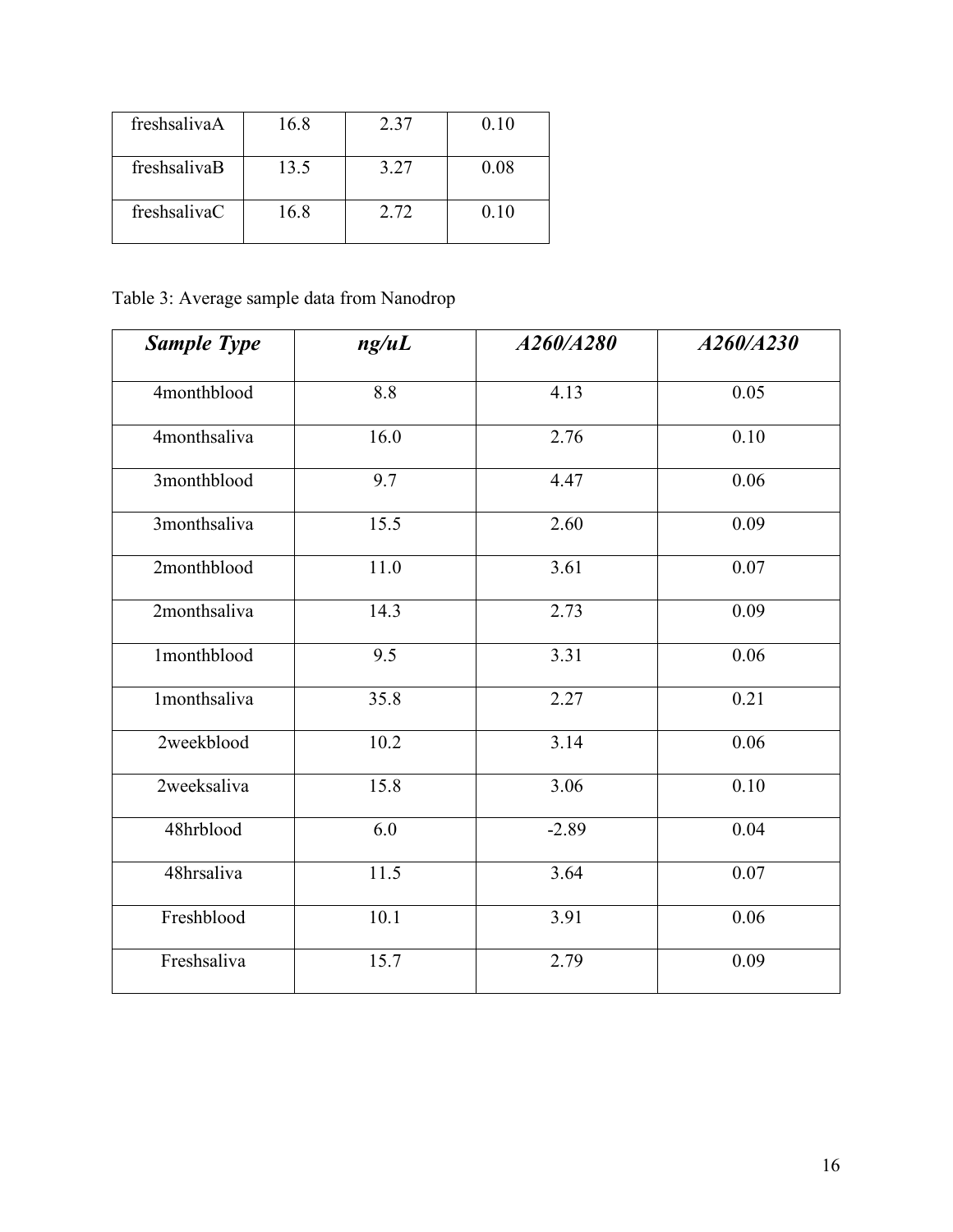Figure 2: Nanodrop Quantified DNA



Table 4: Human Quantified DNA (ng/uL) for Standards and Samples

| Sample Type  | Ng/uL    |
|--------------|----------|
| Standard 1   | 50       |
| Standard 2   | 16.7     |
| Standard 3   | 5.56     |
| Standard 4   | 1.85     |
| Standard 5   | 0.62     |
| Standard 6   | 0.21     |
| Standard 7   | 0.068    |
| Standard 8   | 0.023    |
| 4monthbloodA | 2.944409 |
| 4monthbloodB | 0.796566 |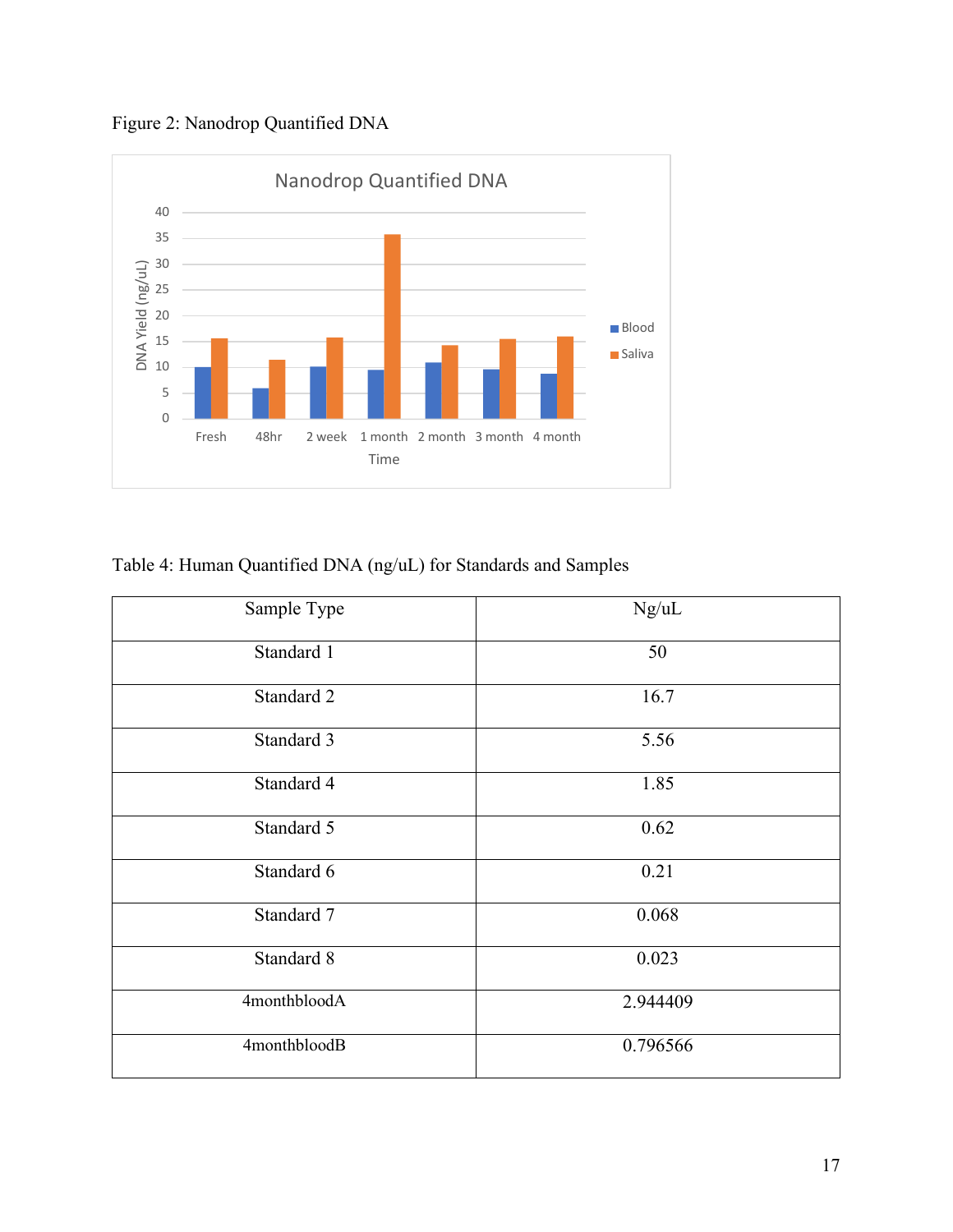| 4monthbloodC             | 1.73007  |
|--------------------------|----------|
| 4monthsalivaA            | 2.974064 |
| 4monthsalivaB            | 0.610716 |
| 4monthsalivaC            | 3.218217 |
| 3monthbloodA             | 2.212715 |
| 3monthbloodB             | 2.678626 |
| 3monthbloodC             | 2.698258 |
| 3monthsalivaA            | 2.141042 |
| 3monthsalivaB            | 1.212839 |
| 3monthsalivaC            | 1.984146 |
| 2monthbloodA             | 2.871573 |
| 2monthbloodB             | 2.531519 |
| 2monthbloodC             | 2.902149 |
| 2monthsalivaA            | 1.237397 |
| 2monthsalivaB            | 1.06618  |
| 2monthsalivaC            | 1.608513 |
| 1monthbloodA             | 1.639173 |
| 1monthblood <sub>B</sub> | 2.746883 |
| 1monthbloodC             | 1.339745 |
| 1monthsalivaA            | 8.780309 |
| 1monthsalivaB            | 2.660499 |
| 1monthsalivaC            | 2.450003 |
| 2weekbloodA              | 0.867724 |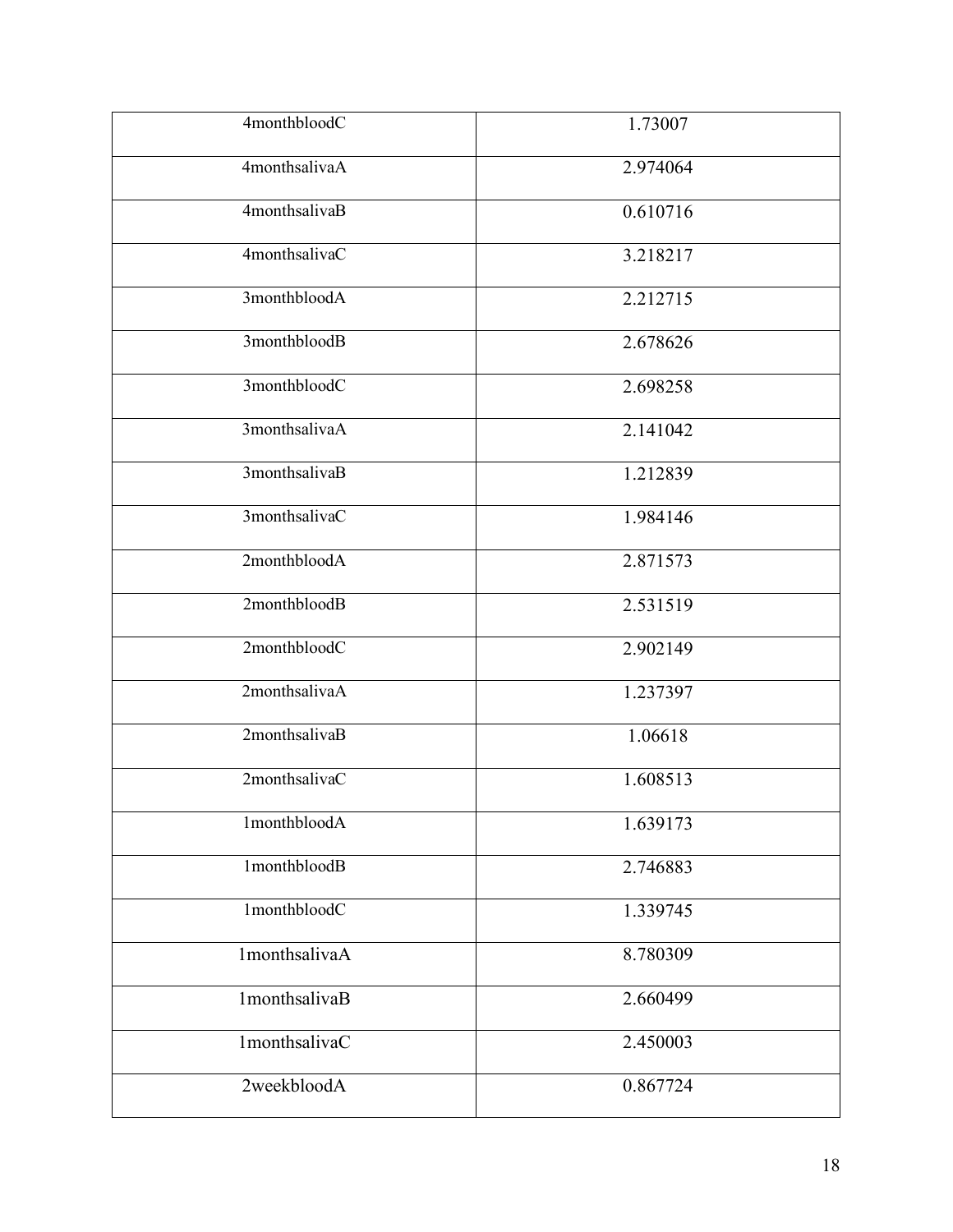| 2weekbloodB  | 1.380661 |
|--------------|----------|
| 2weekbloodC  | 1.538515 |
| 2weeksalivaA | 1.594263 |
| 2weeksalivaB | 1.534687 |
| 2weeksalivaC | 1.494033 |
| 48hrbloodA   | 1.506039 |
| 48hrbloodB   | 0.499715 |
| 48hrbloodC   | 2.306225 |
| 48hrsalivaA  | 2.316119 |
| 48hrsalivaB  | 1.877956 |
| 48hrsalivaC  | 1.339494 |
| freshbloodA  | 4.31383  |
| freshbloodB  | 2.507519 |
| freshbloodC  | 2.869704 |
| freshsalivaA | 3.127157 |
| freshsalivaB | 3.34571  |
| freshsalivaC | 10.59661 |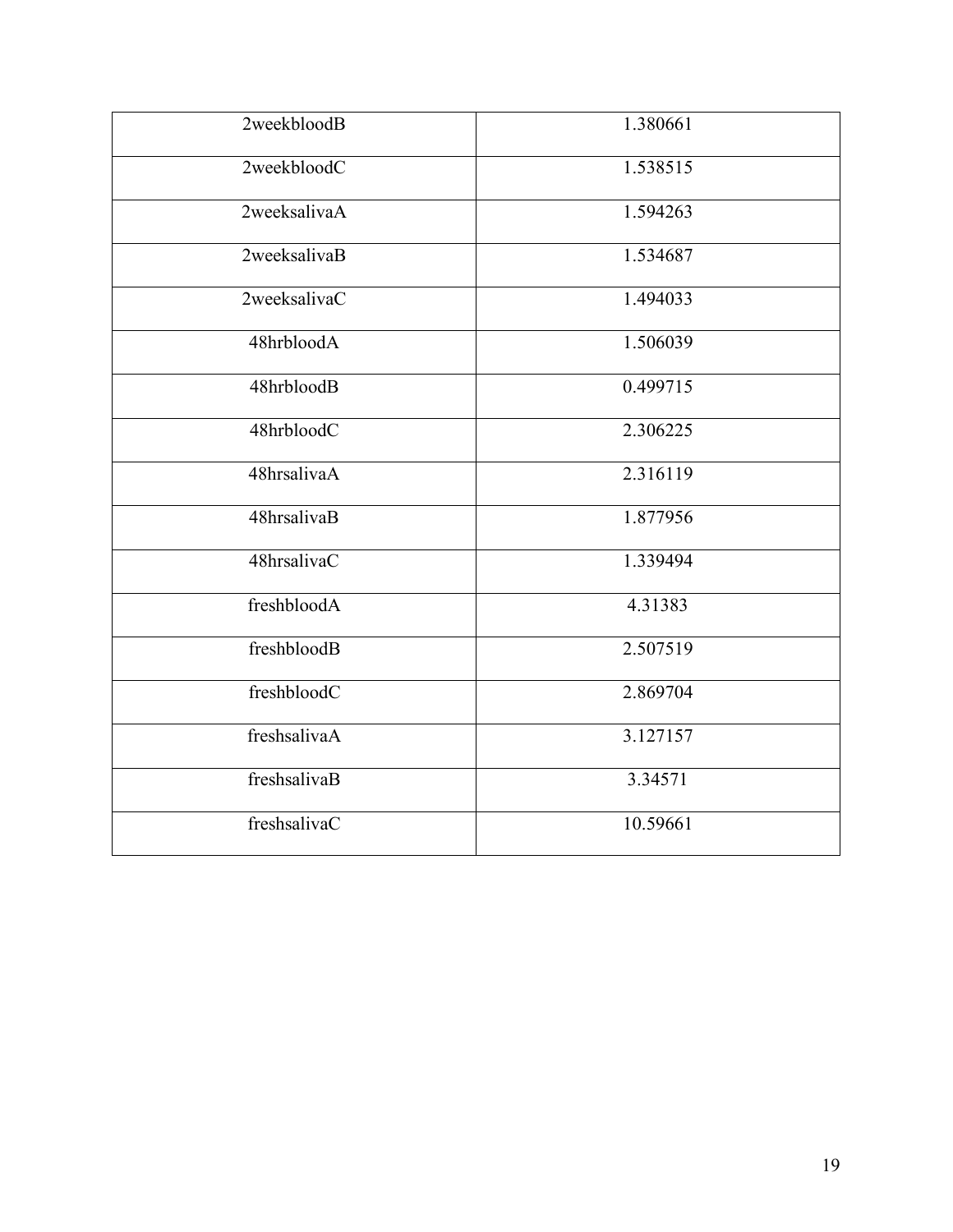| <b>Sample Type</b> | ng/uL |
|--------------------|-------|
| 4monthblood        | 1.82  |
| 4monthsaliva       | 2.27  |
| 3monthblood        | 2.53  |
| 3monthsaliva       | 1.78  |
| 2monthblood        | 2.77  |
| 2monthsaliva       | 1.30  |
| 1monthblood        | 1.91  |
| 1monthsaliva       | 4.63  |
| 2weekblood         | 1.26  |
| 2weeksaliva        | 1.54  |
| 48hrblood          | 1.44  |
| 48hrsaliva         | 1.84  |
| Freshblood         | 3.23  |
| Freshsaliva        | 5.69  |

Table 5: Average DNA Yield for Samples (ng/uL)

\*rounded to hundredths place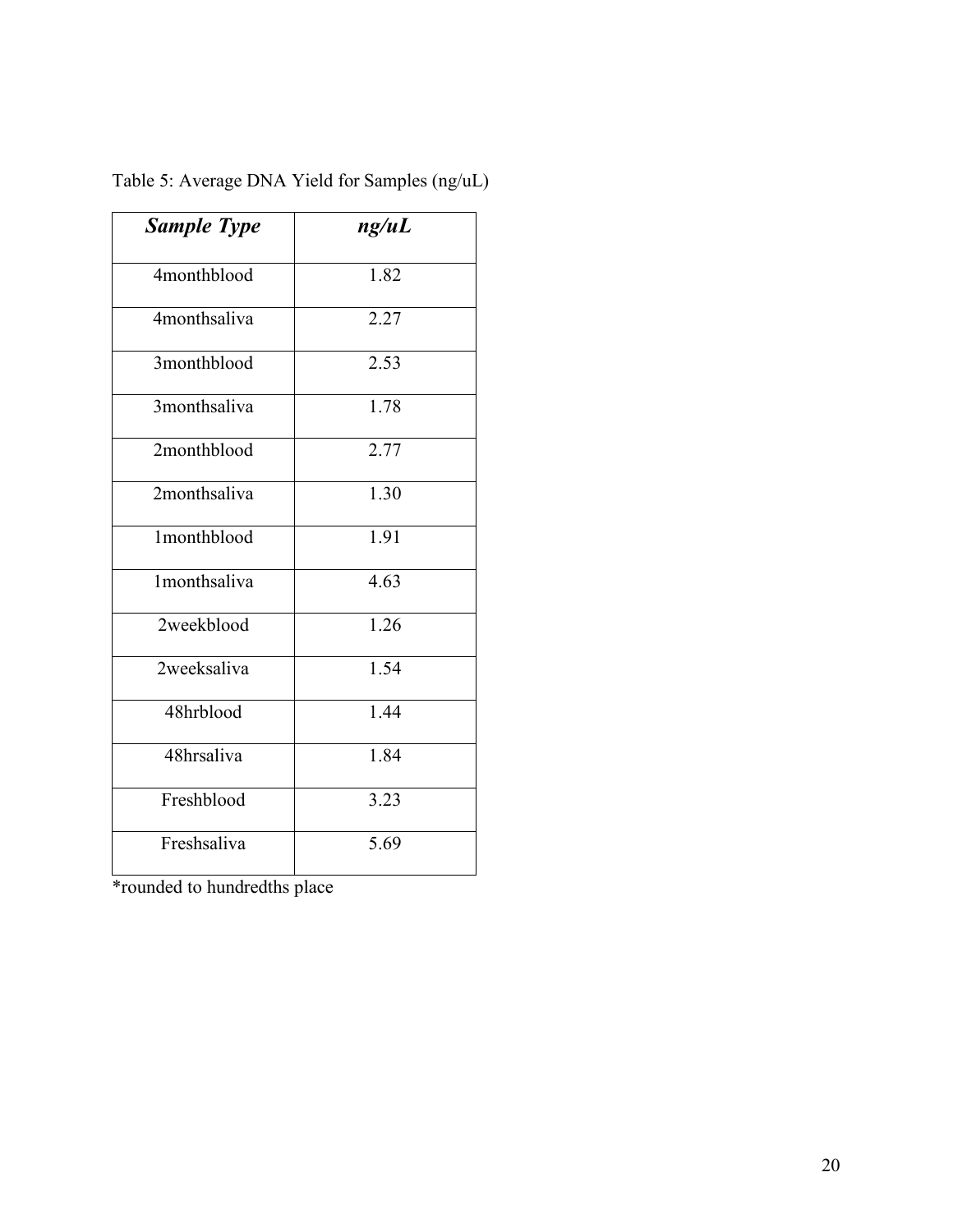



Overall, the amount of DNA retrieved from the Nanodrop was inconsistent with expected results. For example, 4-month samples had more DNA than the 48-hour samples. Also, the DNA yielded from the Nanodrop shows that saliva overall had the most DNA retrieved for each time point. DNA yielded from the Quantifier is also shows that saliva had more DNA present than the blood in most of the time points which can be seen in figure 3. However, human DNA yielded from the Quantifier Human Kit still does not represent the expected results from our hypothesis. The DNA yielded does not show a correlation to time, however, data proves that DNA can be extracted and quantified after long periods of time.

#### **Discussion**

Compared to the original hypothesis, the results from the experiment were not expected. Not only is DNA difficult to isolate, but it becomes even more difficult if it isn't stored under the correct conditions. In this experiment, we took away ample temperature and time by having samples sit in a dark cabinet at room temperature. The results from the Nanodrop One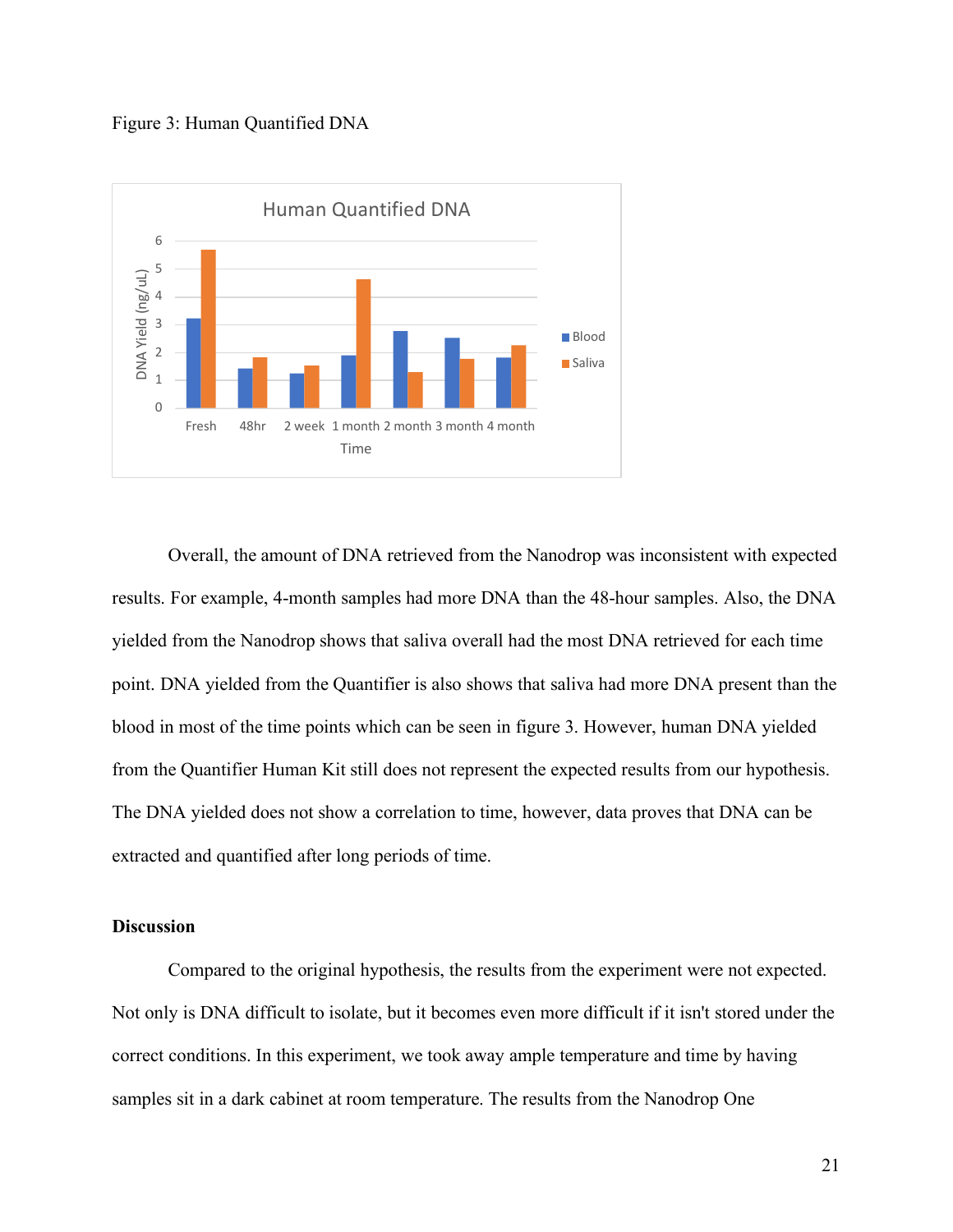instrument, which quantifies all DNA in the sample, shows a mix of quantities that do not show a trend. Samples that were expected to have a low DNA yield, had a higher yield and vice versa. This however is most likely due to the other DNA present in the sample such as bacterial DNA. Along with the DNA yield in ng/uL from the Nanodrop data, are the A260/A280 and A260/A230 ratios. These ratios represent the purity of the double-stranded DNA. A value of about 1.8 for the A260/A280 ratio and 2.0 for the A260/A230 is pure for DNA. If values are significantly lower, then it would indicate that there are contaminants present in the sample that absorb at either 280 or 230 nanometers. The A260/A280 ratios in this study are all larger than 1.8 except for the 48 hour blood samples (Table 3). Therefore, no contaminants were absorbed at 280 nanometers. However, all of the A260/230 ratios are significantly lower than the favorable 2.0 value which indicates contaminants being detected at 230 nanometers. The 48-hour blood samples had contaminants detected at 280 nanometers level as well as the lowest values at 230 nanometers showing contamination. This proves that the samples most likely had other kinds of DNA present which is why the DNA yield from the Nanodrop was high and inconsistent with expected values.

Regarding the human DNA that was quantified from the Quantifier Human Kit, there still was not the expected negative correlation from the amount of human DNA recovered from fresh samples to the samples taken after 4 months. However, there is a significant difference in the amount of human DNA recovered from the 4-month samples directly compared to the fresh samples which are expected. The 1-month saliva sample in both the Nanodrop and Quantifier DNA yield data is larger than expected and inconsistent with the rest of the data. This is due to one of the replicate saliva samples having a large DNA yield which drove the average higher than the other two samples' values.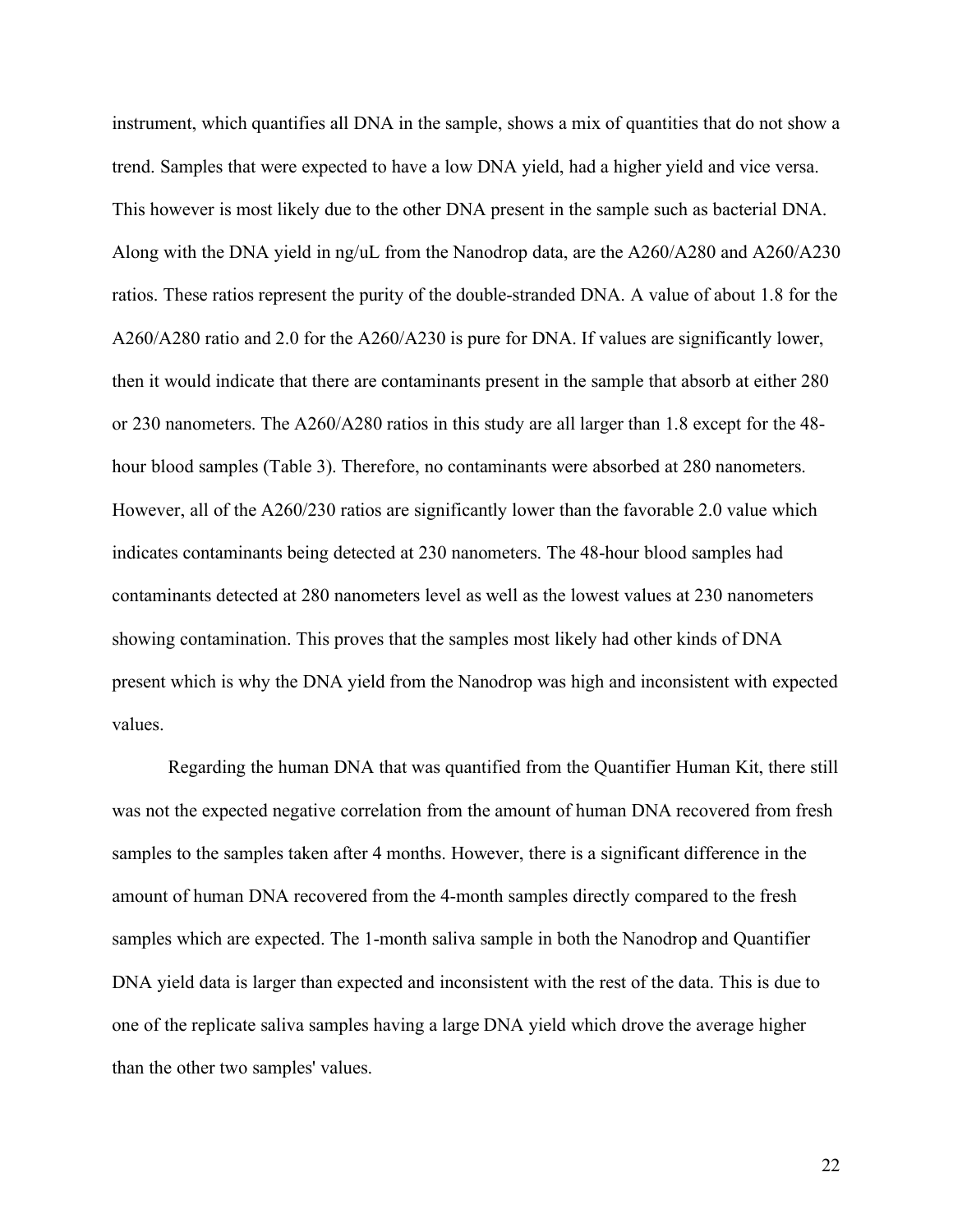#### *Limitations*

Certain limitations were present which could have led to the results present. First, all samples were not prepared with the same saliva samples. The 4-month, 3 month, and 2-month samples were prepared by the principal investigator, Dr. Claire Glynn with her own saliva while the rest of the time point samples were prepared by the co-principle investigator, Janine Smalling using her own saliva samples. Second, when extracting the DNA samples, the microscope slides that the samples were stored on were never wiped clean especially on the blood samples. A max of 3 cotton swabs was used to wipe up the blood on the plate, but there was still diluted blood and water left on the plate. Also, during extractions, due to the blood being dry and flaky, some flakes would not break apart and fly onto the bench not being picked up by the wet cotton swab. Blood ended up either stuck on the stick of the cotton swab, the plate, or even the razor blade used to separate the cotton from the stick. Lastly, extraction dates were not exact to the time that they were deposited. This is due to the limitations of the co-principle investigator's access to the DNA lab over the weekends.

The novel virus COVID-19, had a major impact on our study. The original time points to be used were 6 month, 4 months, 2 months, 4 weeks, 2 weeks, 48hr and fresh. However, because we had to move out mid semester in March, we were unable to get samples seeded. In addition, it also limited the number of samples we worked with. In this study, we only focused on two bodily fluids, blood and saliva, where there are more we could have included. Lastly, this study is limited because it only focuses on one type of environment; cool and dry. If we had more time and access to the lab, we could have worked with different kinds of environments to expand the research.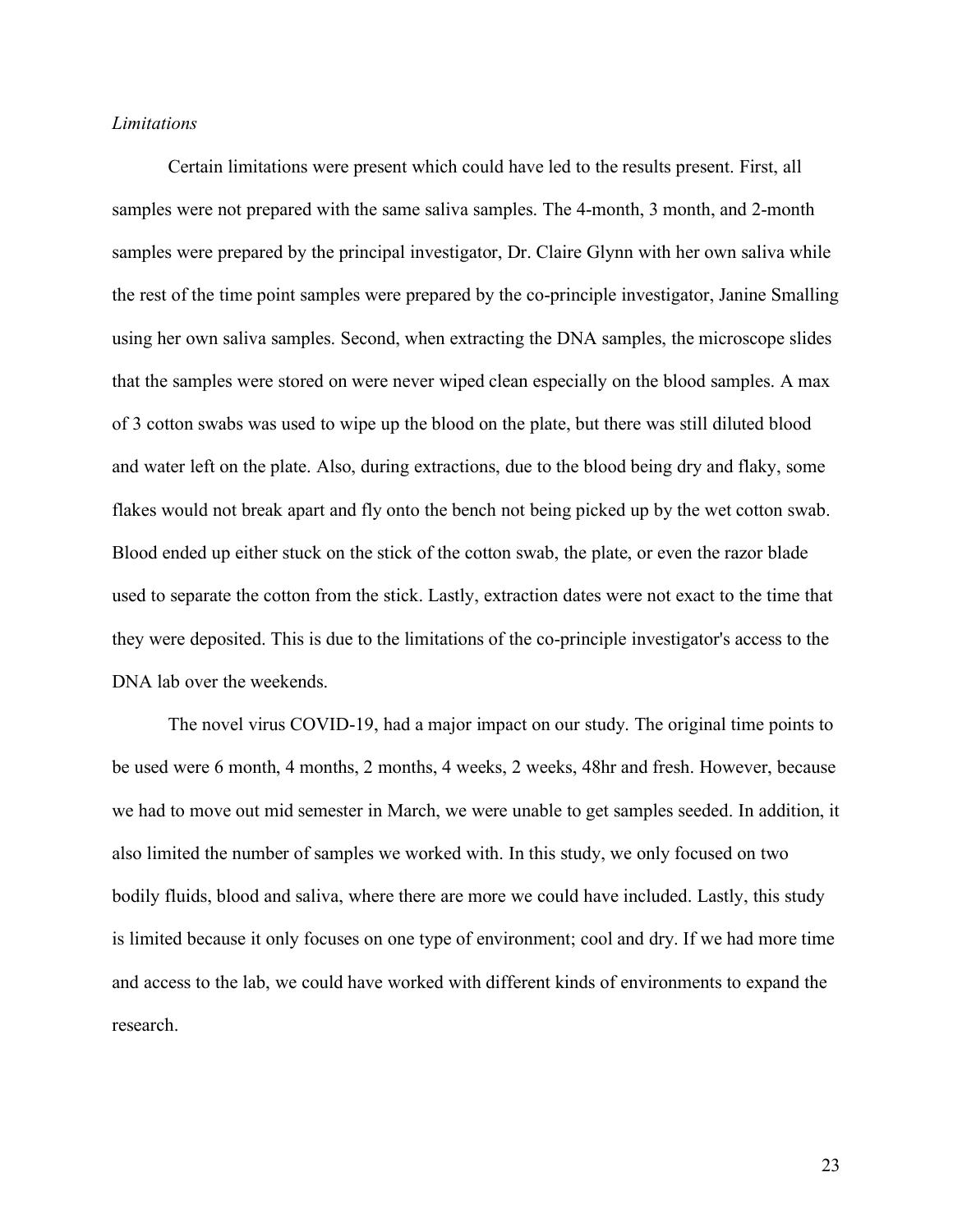#### **Conclusion**

Overall, though the results from the experiment were not as clear as expected, the fact that there were results is the overall message from this experiment. The idea for this experiment came from the idea that in the field, investigators and scientists struggle when collecting DNA and understanding when evidence was planted and how much time has passed since then. Therefore, this experiment was designed to give a glimpse into how time alone can affect how much DNA is present in the sample. In the future, an experiment based on how DNA can be affected by environmental factors can also be included to give a realistic comparison to the conditions of DNA in crime scenes. In addition, going the extra step of retrieving the DNA profile, from the samples could give information on how the quality of DNA is affected.

The hypothesis for this experiment came from the knowledge that if DNA is not stored correctly, it is susceptible to degradation. Therefore, as time goes on without the correct storage conditions, DNA should degrade which should have been present in this experiment. However, even though it was not a steady decline, being able to quantify any human DNA at all from the samples is a testament to how resilient DNA really is and how far science has come. DNA plays a major role in solving many cases and it is usually the deciding factor in court. The underlying significance of this experiment is that we were able to isolate and quantify enough DNA to get a DNA profile which is all that matters when it comes to forensic science casework.